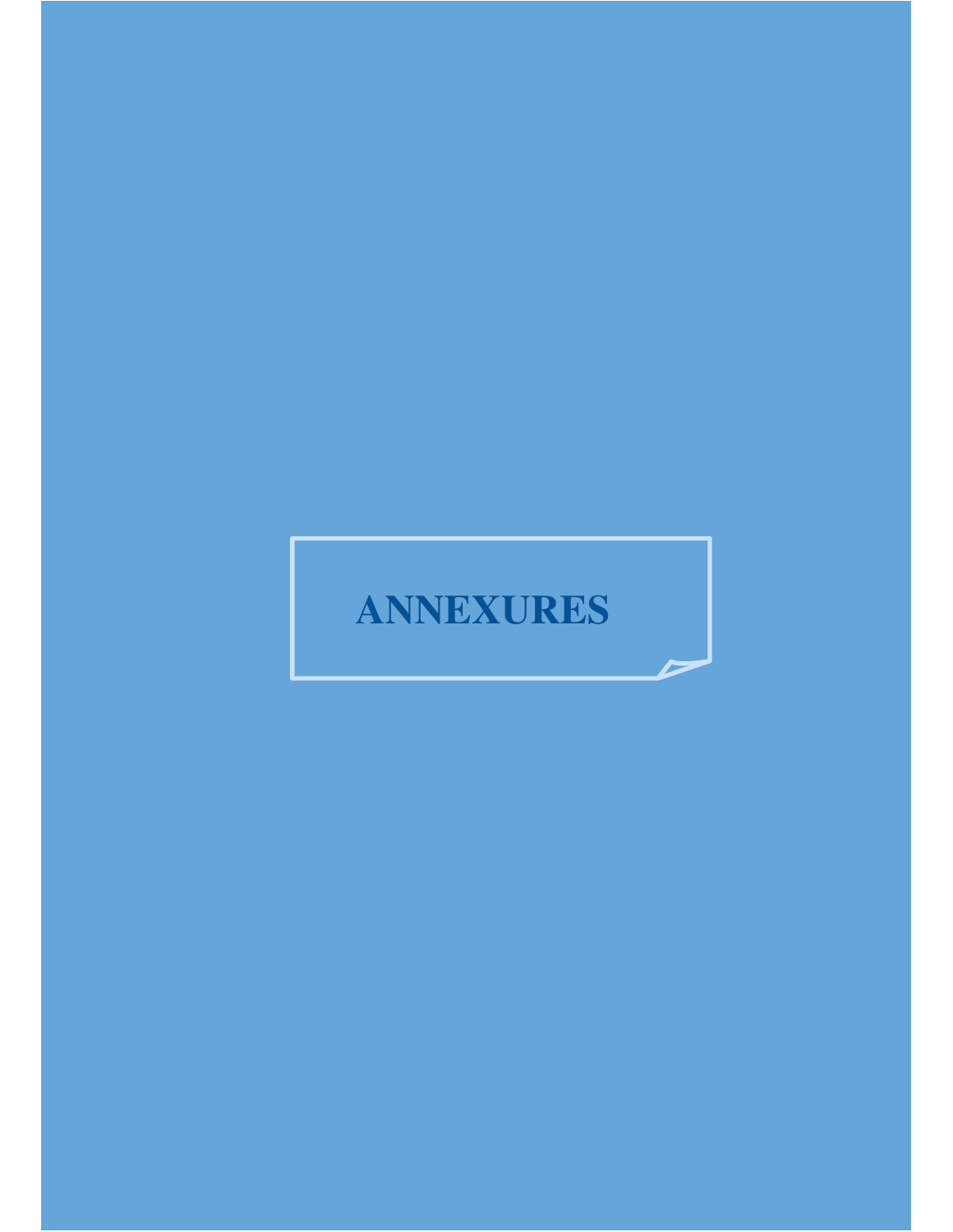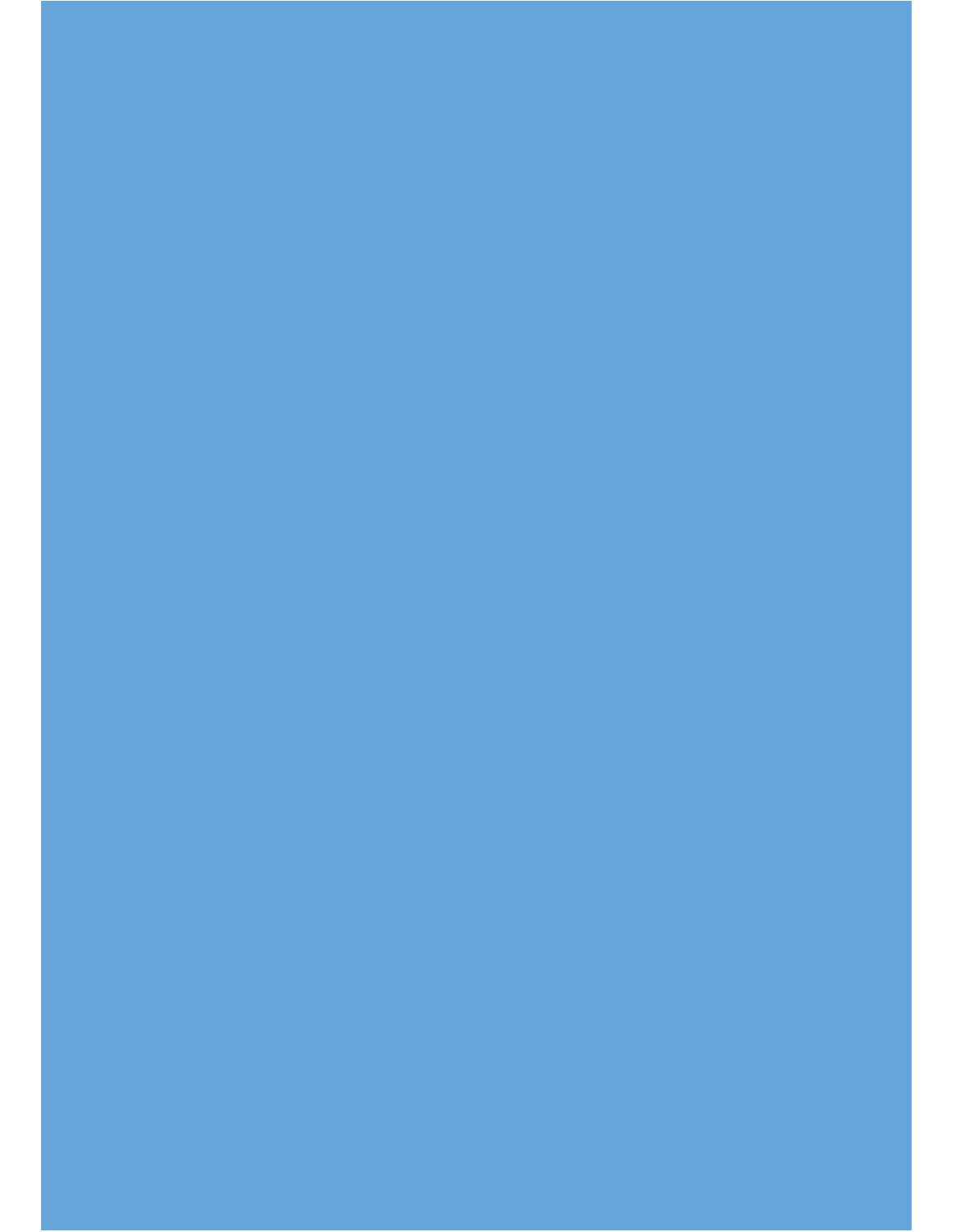|                | Consultants/ in – house Reports cited in the Audit Report                                                        |                   |                    |
|----------------|------------------------------------------------------------------------------------------------------------------|-------------------|--------------------|
| <b>Sl. No.</b> | Name of the consultant                                                                                           | Year              | <b>Category</b>    |
| 1              | RGL report on Water quality monitoring<br>parameters (February 1984)                                             | 1984              | In-house           |
| $\overline{2}$ | Bombay High review committee by Das Gupta                                                                        | 1990              | In-house committee |
| $\overline{3}$ | Caproco International Ltd. Report on Corrosion<br>problem and recommendation remedial measures                   | 1998              | International      |
| $\overline{4}$ | Mumbai High and Neelam Heera Water Injection<br>projects by Ganesh Thakur (2007)                                 | 2007              | International      |
| $\overline{5}$ | Evaluation of the Mumbai High field by William<br>Cobb & Associates                                              | 2009              | International      |
| 6              | Project memorandum of M/s. GCA regarding<br>Achieving 40% recovery in Mumbai High field                          | 2009              | International      |
| $\overline{7}$ | IRS report on Injection Water quality and<br>injectivity assessment of Injectors of Mumbai<br>High               | $\overline{2011}$ | In-house institute |
| 8              | Failure analysis of Water Injection pipeline by<br>Institute of Engineering and Ocean Technology                 | 2012              | In-house institute |
| 9              | Report on facility cost optimisation and Water<br>Injection improvements in Mumbai High                          | 2012              | In-house committee |
| 10             | Peer review of the Field Development Plan for<br>Mumbai High South Ph-III by M/s. Bayphase                       | 2014              | International      |
| 11             | Committee report on Pre-mature failure of water<br>injection pipelines                                           | 2014              | In-house committee |
| 12             | Review of tubing metallurgy for water injection<br>wells Institute of Oil & Gas Production<br>Technology         | 2016              | In-house institute |
| 13             | Task force committee report on Augmentation<br>and Redistribution of Water Injection in Mumbai<br>High           | 2018              | In-house committee |
| 14             | Performance analysis of recently side-tracked<br>wells Institute of Oil and Gas Production<br>Technology (IOGPT) | 2018              | In-house institute |
| 15             | ONGC Energy Strategy -2040 by The Boston<br><b>Consultancy Group</b>                                             | 2018              | International      |
| 16             | ONGC offshore five fields peer review by<br>Gaffney, Cline & Associates (Mumbai High)                            | 2019              | International      |
| 17             | ONGC offshore five fields peer review<br>by<br>Gaffney, Cline & Associates (Heera)                               | 2019              | International      |
| 18             | ONGC offshore five fields peer review by<br>Beicep Franlab (Neelam)                                              | 2019              | International      |

**Annexure-I (as referred to in Para 2.2) Consultants/ in – house Reports cited in the Audit Report**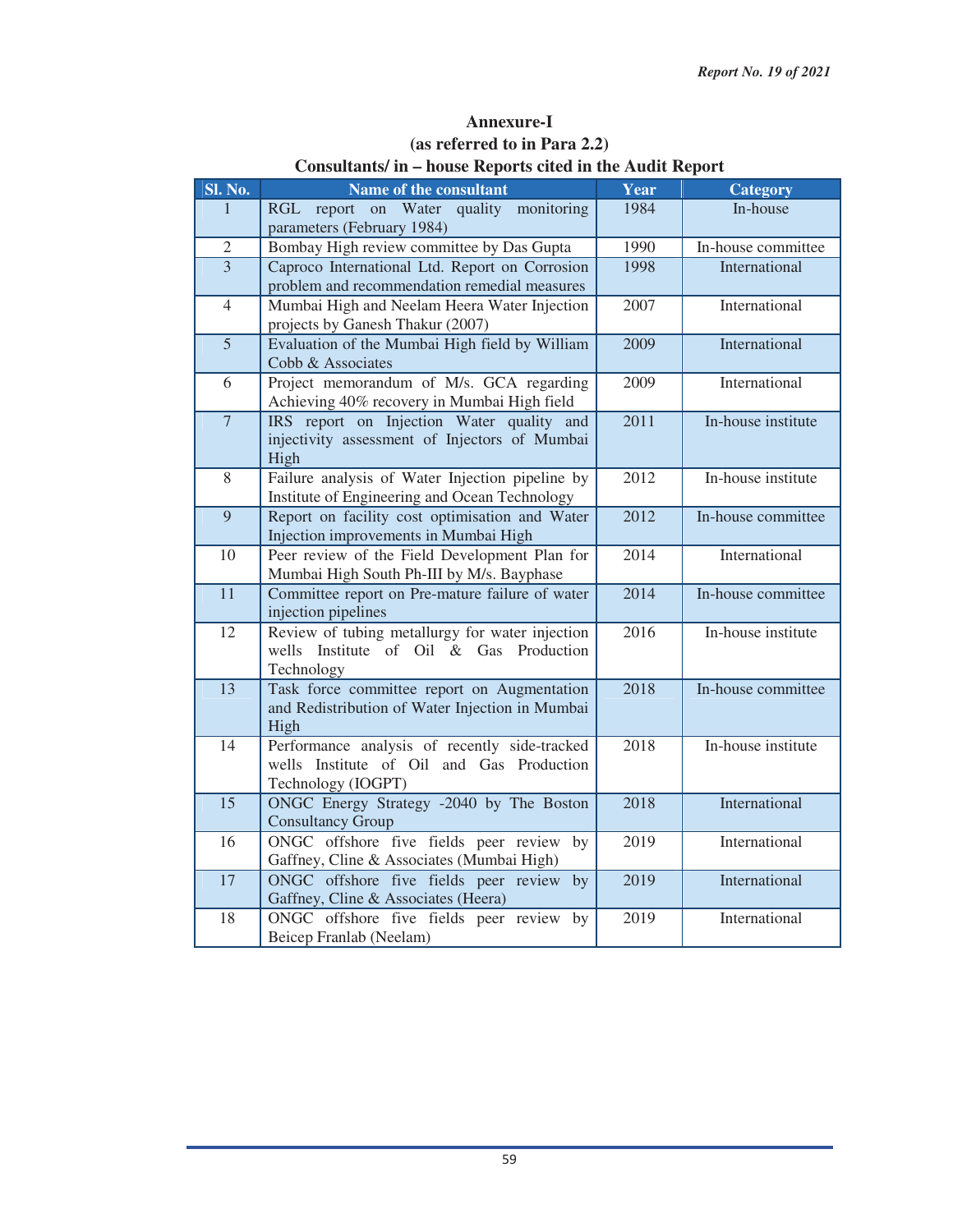|             | Plan v/s Actual Water Injection in Mumbai High, Neelam and Heera fields |                                                 |                                       |                                                                             |                                                                     |                                                           |                                                     |                                       |                                                                             |                                                                            |  |
|-------------|-------------------------------------------------------------------------|-------------------------------------------------|---------------------------------------|-----------------------------------------------------------------------------|---------------------------------------------------------------------|-----------------------------------------------------------|-----------------------------------------------------|---------------------------------------|-----------------------------------------------------------------------------|----------------------------------------------------------------------------|--|
| <b>Year</b> |                                                                         |                                                 | <b>Mumbai High South</b>              |                                                                             |                                                                     |                                                           |                                                     | Mumbai High North                     |                                                                             |                                                                            |  |
|             | Requirem<br>ent as per<br>redevelop<br>ment<br>plan-bwpd                | Water<br>injection<br>build-up<br>plan-<br>bwpd | Actual<br>water<br>injection<br>-bwpd | Shortfall<br>actual WI-<br>w.r.t.<br>redevelopm<br>ent<br>plan<br>$(\%)$    | Shortf<br>all in<br>WI-<br>w.r.t.<br>build-<br>up<br>plan<br>$(\%)$ | Requireme<br>nt as per<br>redevelop<br>ment plan-<br>bwpd | Water<br>injectio<br>n build-<br>up plan<br>$-bwpd$ | Actual<br>water<br>injection<br>-bwpd | Shortfall<br>Actual<br>$WI-w.r.t.$<br>redevelo<br>pment<br>plan $(\%)$      | Shortfall<br>Actual<br>WI-w.r.t.<br>build-up<br>plan $(\%)$                |  |
| 2014-15     | 623728                                                                  | 604000                                          | 534689                                | 14.28                                                                       | 11.48                                                               | 489843                                                    | 456900                                              | 394383                                | 19.49                                                                       | 13.68                                                                      |  |
| 2015-16     | 782253                                                                  | 652300                                          | 582880                                | 25.49                                                                       | 10.64                                                               | 542895                                                    | 427800                                              | 367240                                | 32.36                                                                       | 14.16                                                                      |  |
| 2016-17     | 786461                                                                  | 621900                                          | 613800                                | 21.95                                                                       | 1.30                                                                | 562031                                                    | 375700                                              | 376700                                | 32.98                                                                       | $-0.27$                                                                    |  |
| 2017-18     | 784145                                                                  | 622300                                          | 519200                                | 33.79                                                                       | 16.57                                                               | 559416                                                    | 382360                                              | 403000                                | 27.96                                                                       | $-5.40$                                                                    |  |
| 2018-19     | 793774                                                                  | 577300                                          | 470402                                | 40.44                                                                       | 18.10                                                               | 548022                                                    | 407300                                              | 389755                                | 29.31                                                                       | 4.89                                                                       |  |
|             |                                                                         |                                                 | Average                               | 27.19                                                                       | 11.62                                                               |                                                           |                                                     |                                       | 28.42                                                                       | 5.41                                                                       |  |
|             |                                                                         |                                                 |                                       |                                                                             |                                                                     |                                                           |                                                     |                                       |                                                                             |                                                                            |  |
| Year        |                                                                         |                                                 | Heera                                 |                                                                             |                                                                     | <b>Neelam</b>                                             |                                                     |                                       |                                                                             |                                                                            |  |
|             | Requireme<br>nt as per<br>redevelopm<br>ent<br>plan-<br>bwpd            | Water<br>injection<br>build-up<br>plan-<br>bwpd | Actual<br>water<br>injection-<br>bwpd | Shortfall<br>Actual<br>WI-<br>w.r.t.<br>redevelo<br>pment<br>plan<br>$(\%)$ | Shortf<br>all in<br>WI-<br>w.r.t.<br>build-<br>up<br>plan<br>$(\%)$ | Requireme<br>nt as per<br>redevelop<br>ment plan-<br>bwpd | Water<br>injection<br>build-up<br>plan<br>bwpd      | Actual<br>water<br>injection-<br>bwpd | Shortfall<br>Actual<br>WI-<br>w.r.t.<br>redevelo<br>pment<br>plan<br>$(\%)$ | Shortf<br>all<br>actual<br>WI-<br>w.r.t.<br>build-<br>up<br>plan<br>$(\%)$ |  |
| 2014-15     | 202099                                                                  | 128550                                          | 119667                                | 40.79                                                                       | 6.91                                                                | 98225                                                     | 61811                                               | 58319                                 | 40.63                                                                       | 5.65                                                                       |  |
| 2015-16     | 205459                                                                  | 89542                                           | 86657                                 | 57.82                                                                       | 3.22                                                                | 74625                                                     | 62508                                               | 58288                                 | 21.89                                                                       | 6.75                                                                       |  |
| 2016-17     | 209234                                                                  | 142292                                          | 108872                                | 47.97                                                                       | 23.49                                                               | 88130                                                     | 96963                                               | 65344                                 | 25.85                                                                       | 32.61                                                                      |  |
| 2017-18     | 174848                                                                  | 165500                                          | 121876                                | 30.30                                                                       | 26.36                                                               | 120813                                                    | 79800                                               | 63439                                 | 47.49                                                                       | 20.50                                                                      |  |
| 2018-19     | 184393                                                                  | 172125                                          | 115462                                | 37.38                                                                       | 32.92                                                               | 142366                                                    | 113808                                              | 68046                                 | 52.20                                                                       | 40.21                                                                      |  |
|             |                                                                         |                                                 | Average                               | 42.85                                                                       | 18.58                                                               |                                                           |                                                     |                                       | 37.61                                                                       | 21.14                                                                      |  |
|             | <b>Bwpd</b> - Barrel of water per day                                   |                                                 |                                       |                                                                             |                                                                     |                                                           |                                                     |                                       |                                                                             |                                                                            |  |

# **Annexure-II (as referred to in Para 3.3)**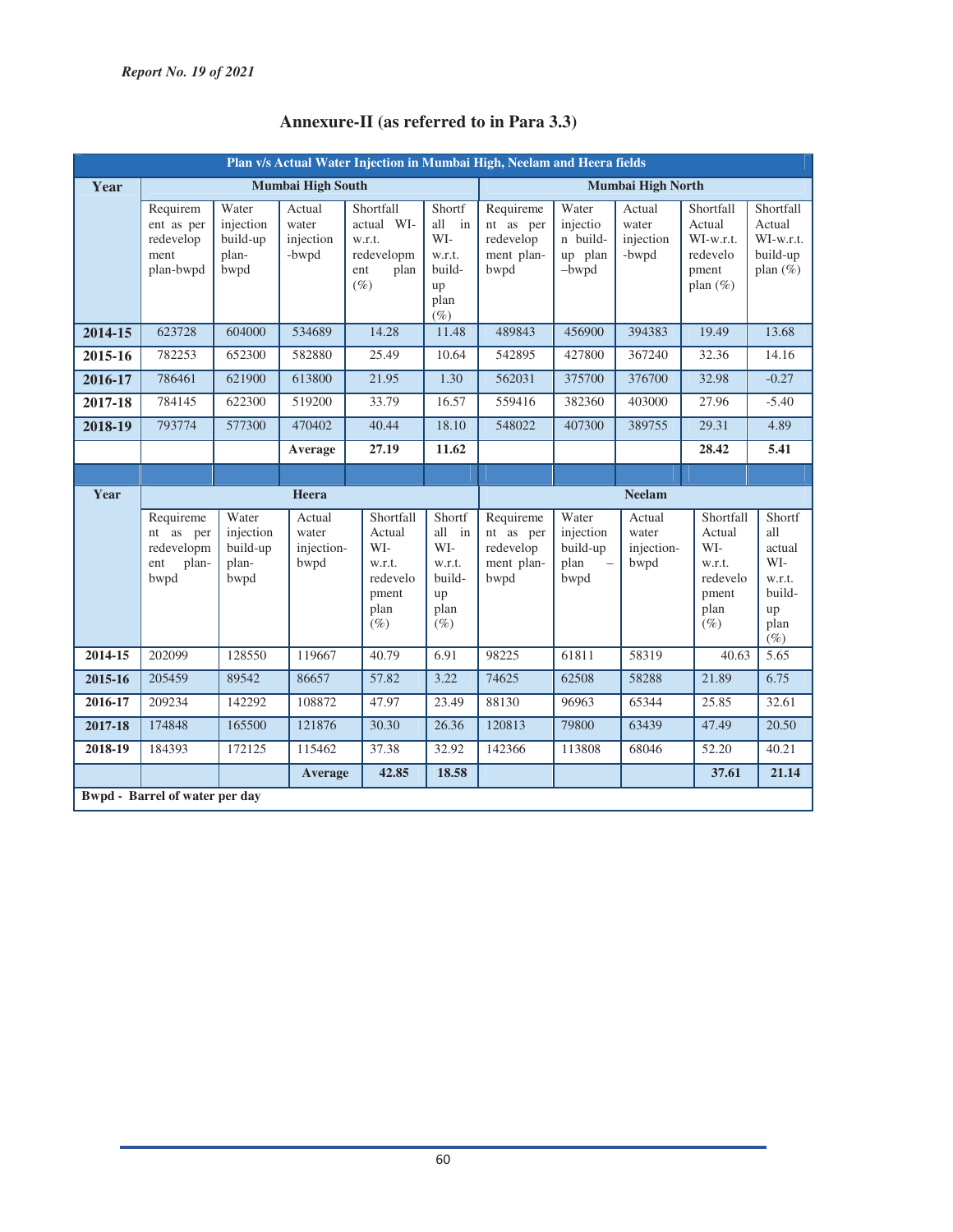| <b>Annexure III</b>                         |
|---------------------------------------------|
| (as referred to in Para 3.4)                |
| Plan versus execution of annual plan inputs |

|                |                                                                             |                |                |                |                | 2014-15        |                |                  |
|----------------|-----------------------------------------------------------------------------|----------------|----------------|----------------|----------------|----------------|----------------|------------------|
| SI.            | <b>Particulars</b>                                                          |                | <b>Planned</b> |                |                | <b>Actual</b>  |                | <b>Shortfall</b> |
| No.            |                                                                             | <b>MHN</b>     | <b>MHS</b>     | <b>MH</b>      | <b>MHN</b>     | <b>MHS</b>     | <b>MH</b>      | $-MH$            |
| $\mathbf{1}$   | New water injector drilling strings                                         | $\overline{2}$ | $\overline{0}$ | 2              | $\Omega$       | $\overline{0}$ | $\Omega$       | 2                |
| $\mathfrak{2}$ | Workover jobs (WOJ)//Side track<br>(ST) in existing water injectors strings | 14             | 5              | 19             | $\overline{4}$ | 3              | 7              | 12               |
| $\overline{3}$ | Rig less water injector conversion<br>strings                               | 6              | $\overline{7}$ | 13             | $\overline{5}$ | 6              | 11             | $\overline{2}$   |
| $\overline{4}$ | Resumption of water injection strings                                       | $\tau$         | 33             | 40             | 5              | 28             | 33             | $\overline{7}$   |
| $\overline{5}$ | <b>Stimulation strings</b>                                                  | 10             | 24             | 34             | 9              | 11             | 20             | 14               |
|                |                                                                             |                |                |                |                | 2015-16        |                |                  |
| SI.            | <b>Particulars</b>                                                          |                | <b>Planned</b> |                |                | <b>Actual</b>  |                | Shortfall-       |
| No.            |                                                                             | <b>MHN</b>     | <b>MHS</b>     | MН             | <b>MHN</b>     | <b>MHS</b>     | MН             | <b>MH</b>        |
| $\mathbf{1}$   | New water injector drilling strings                                         | $\overline{2}$ | $\Omega$       | $\overline{2}$ | $\Omega$       | $\Omega$       | $\Omega$       | $\overline{2}$   |
| $\mathfrak{2}$ | Rig less water injector conversion<br>strings                               | 3              | 3              | 6              | $\Omega$       | $\Omega$       | $\Omega$       | 6                |
| $\overline{3}$ | Choke size increase strings                                                 | $\mathbf{1}$   | $\overline{0}$ | $\mathbf{1}$   | $\mathbf{1}$   | $\Omega$       | $\mathbf{1}$   | $\Omega$         |
| $\overline{4}$ | WOJ/ST in existing water injectors                                          | 30             | 30             | 60             | 7              | 8              | 15             | 45               |
| $\overline{5}$ | MIP for additional injection                                                | $\mathbf{1}$   | 3              | $\overline{4}$ | $\overline{0}$ | $\overline{2}$ | $\overline{2}$ | $\overline{2}$   |
| 6              | Resumption of water injection strings                                       | 9              | $\overline{0}$ | 9              | 3              | $\mathbf{1}$   | $\overline{4}$ | 5                |
| $\overline{7}$ | Stimulation                                                                 | 16             | 34             | 50             | 12             | 23             | 35             | 15               |
| $\,$ 8 $\,$    | Strings for PFA replacement                                                 | $\overline{0}$ | 9              | 9              | $\theta$       | $\overline{4}$ | 4              | 5                |
|                |                                                                             |                |                |                |                | 2016-17        |                |                  |
|                |                                                                             |                |                |                |                |                |                |                  |
| SI.            | <b>Particulars</b>                                                          |                | <b>Planned</b> |                |                | <b>Actual</b>  |                | Shortfall-       |
| No.            |                                                                             | <b>MHN</b>     | <b>MHS</b>     | <b>MH</b>      | <b>MHN</b>     | <b>MHS</b>     | <b>MH</b>      | MН               |
| $\mathbf{1}$   | New water injector drilling                                                 | 2              | $\overline{0}$ | $\overline{2}$ | $\mathbf{0}$   | $\overline{0}$ | $\overline{0}$ | $\overline{2}$   |
| $\overline{2}$ | Rig less water injector conversion                                          | $\overline{0}$ | $\overline{2}$ | $\overline{2}$ | $\overline{0}$ | $\overline{0}$ | $\overline{0}$ | $\overline{2}$   |
| 3              | WI conversion after Work over/side<br>track                                 | 2              | $\theta$       | 2              | $\theta$       | $\theta$       | $\theta$       | $\overline{2}$   |
| $\overline{4}$ | WOJ/ST in existing water injectors                                          | 3              | 6              | 9              | $\overline{2}$ | $\mathbf{1}$   | $\overline{3}$ | 6                |
| 5              | Choke size increase                                                         | 3              | $\overline{0}$ | 3              | $\overline{2}$ | $\Omega$       | 2              | $\mathbf{1}$     |
| 6              | Resumption of water injection                                               | 11             | 8              | 19             | 10             | 8              | 18             | $\mathbf{1}$     |
| $\tau$         | Stimulation                                                                 | 9              | 28             | 37             | 6              | 10             | 16             | 21               |
|                |                                                                             |                |                |                |                | $2017 - 18$    |                |                  |
| SI.            | <b>Particulars</b>                                                          |                | <b>Planned</b> |                |                | Actual         |                | Shortfall-       |
| No.            |                                                                             | <b>MHN</b>     | <b>MHS</b>     | <b>MH</b>      | <b>MHN</b>     | <b>MHS</b>     | <b>MH</b>      | MH               |
| $\mathbf{1}$   | New water injector drilling                                                 | 2              | $\theta$       | 2              | 3              | $\theta$       | 3              | $-1$             |
| $\overline{2}$ | Rig less water injector conversion                                          | $\,8\,$        | $\overline{4}$ | 12             | $\overline{5}$ | $\overline{0}$ | $\mathfrak{S}$ | $\overline{7}$   |
| $\mathfrak{Z}$ | WI conversion after Work over/side<br>track                                 | 7              | 4              | 11             | 1              | $\theta$       | 1              | 10               |
| $\overline{4}$ | WOJ/ST in existing water injectors                                          | 9              | 11             | 20             | $\overline{3}$ | $\overline{7}$ | 10             | 10               |
| 5              | Profile modification jobs                                                   | 3              | $\overline{0}$ | 3              | $\overline{0}$ | $\overline{0}$ | $\overline{0}$ | 3                |
| 6              | Resumption of water injection                                               | $\overline{2}$ | $\overline{7}$ | $\overline{9}$ | $\overline{2}$ | $\overline{7}$ | $\overline{9}$ | $\overline{0}$   |
| $\tau$         | Stimulation                                                                 | 18             | 18             | 36             | 5              | 23             | 28             | 8                |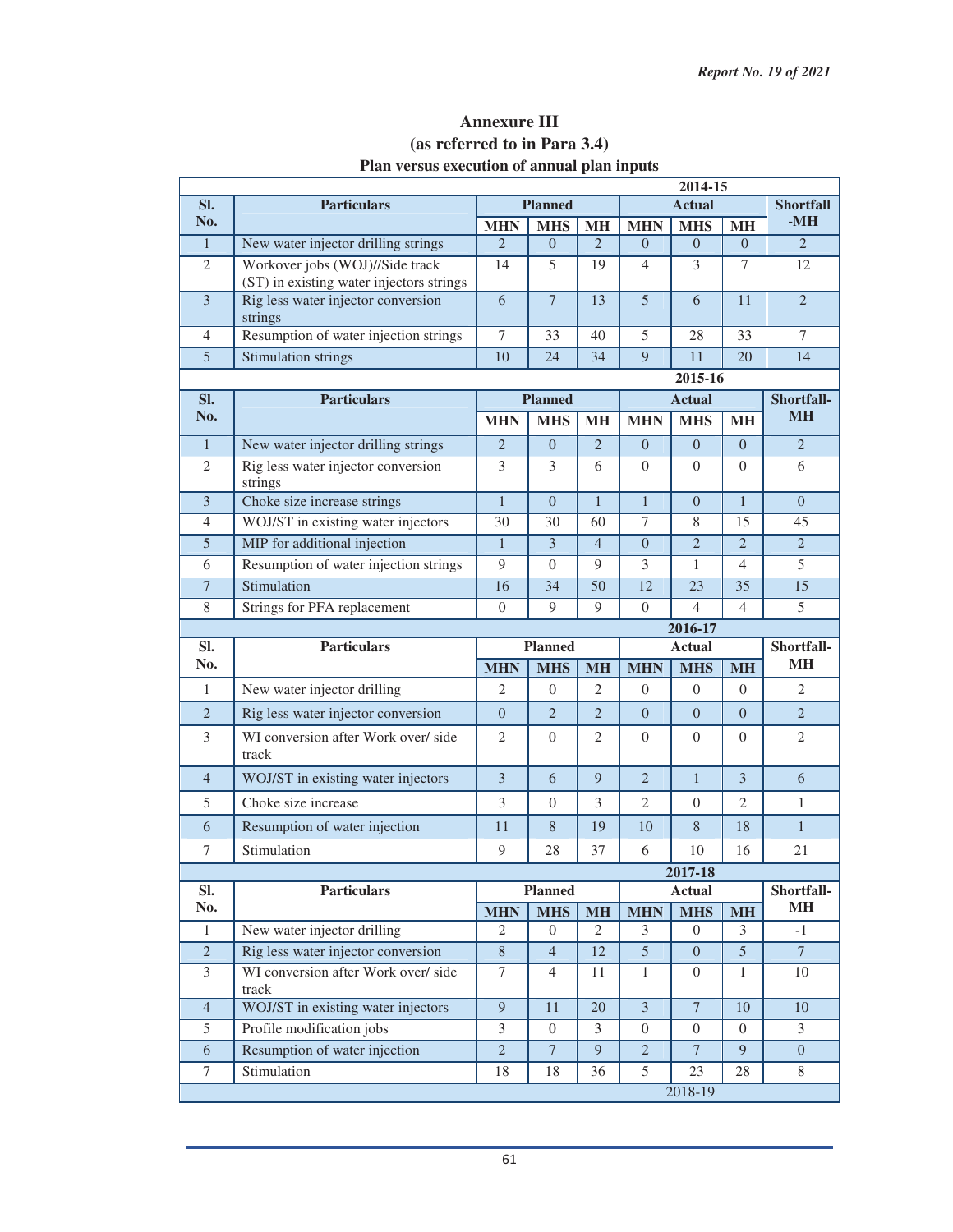#### *Report No. 19 of 2021*

| SI.                         | <b>Particulars</b>                                                 |            | <b>Planned</b> |             |               | Actual                   |                               | Shortfall-                  |  |
|-----------------------------|--------------------------------------------------------------------|------------|----------------|-------------|---------------|--------------------------|-------------------------------|-----------------------------|--|
| No.                         |                                                                    | <b>MHN</b> | <b>MH</b><br>S | <b>MH</b>   | <b>MHN</b>    | <b>MHS</b>               | <b>MH</b>                     | MН                          |  |
|                             | New water injector drilling                                        | 3          | $\theta$       | 3           |               | $\left($                 |                               | $\mathcal{D}_{\mathcal{A}}$ |  |
| $\mathcal{D}_{\mathcal{L}}$ | Rig less water injector conversion                                 | 4          |                | $\mathbf Q$ | 3             | $\overline{\mathcal{L}}$ | 8                             |                             |  |
| 3                           | WI conversion after workover/ side<br>track                        | 6          | 6              | 12          | $\Omega$      |                          |                               | 11                          |  |
| $\overline{4}$              | WOJ/ST in existing water injectors                                 | 6          | 5              | 11          |               | $\mathcal{L}$            | 3                             | 8                           |  |
| 5                           | Profile modification jobs                                          | 4          | $\Omega$       | 4           | $\mathcal{D}$ | $\Omega$                 | $\mathfrak{D}_{\mathfrak{p}}$ | $\mathcal{D}$               |  |
| 6                           | Resumption of water injection                                      | 9          | 17             | 26          | 10            | 38                       | 48                            | $-22$                       |  |
|                             | MHN - Mumbai High North, MHS - Mumbai High South, MH - Mumbai High |            |                |             |               |                          |                               |                             |  |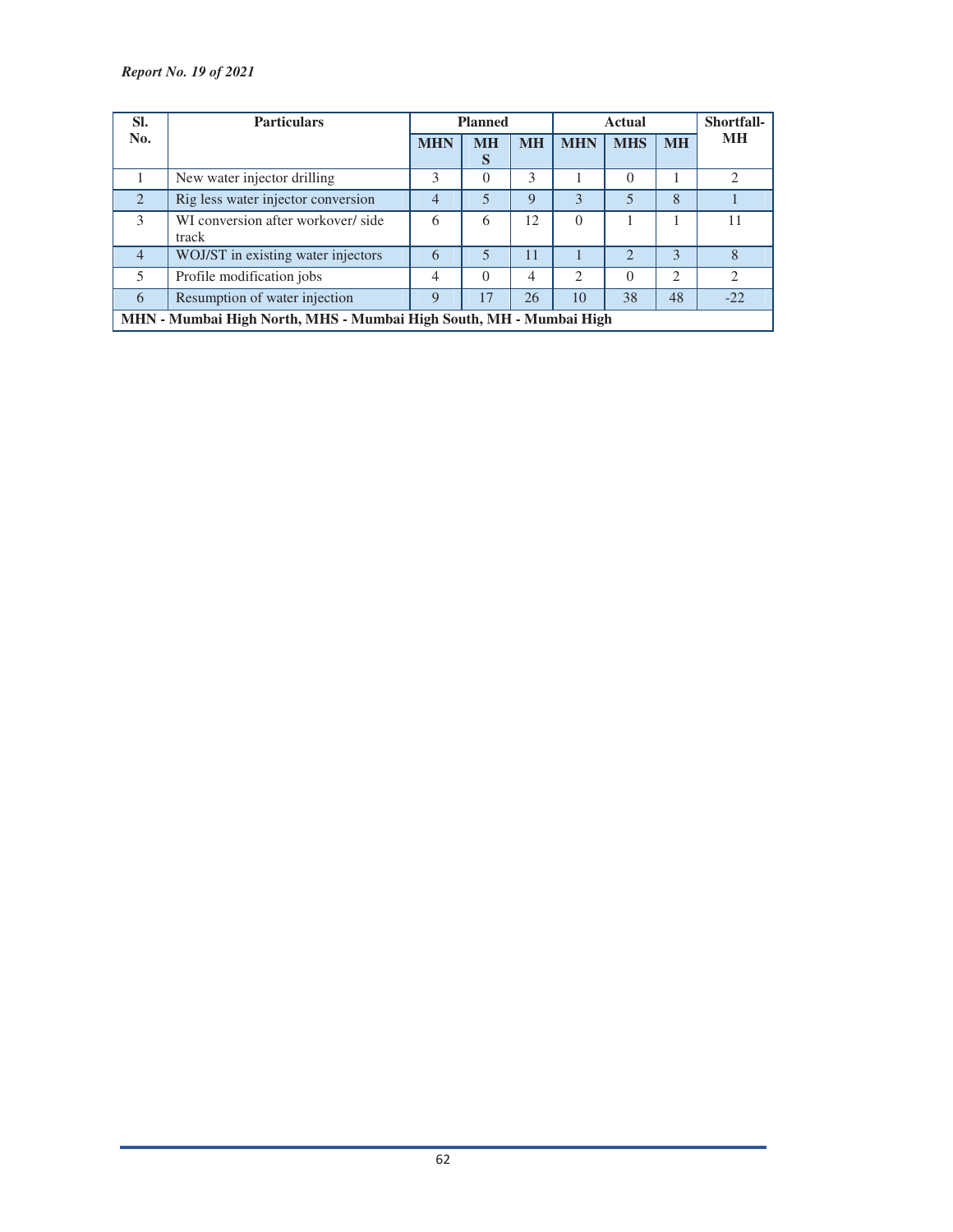**Annexure-IV (as referred to in Para 3.6) Mumbai High South**



#### **Mumbai High North**



VRR - Voidage Replacement Ratio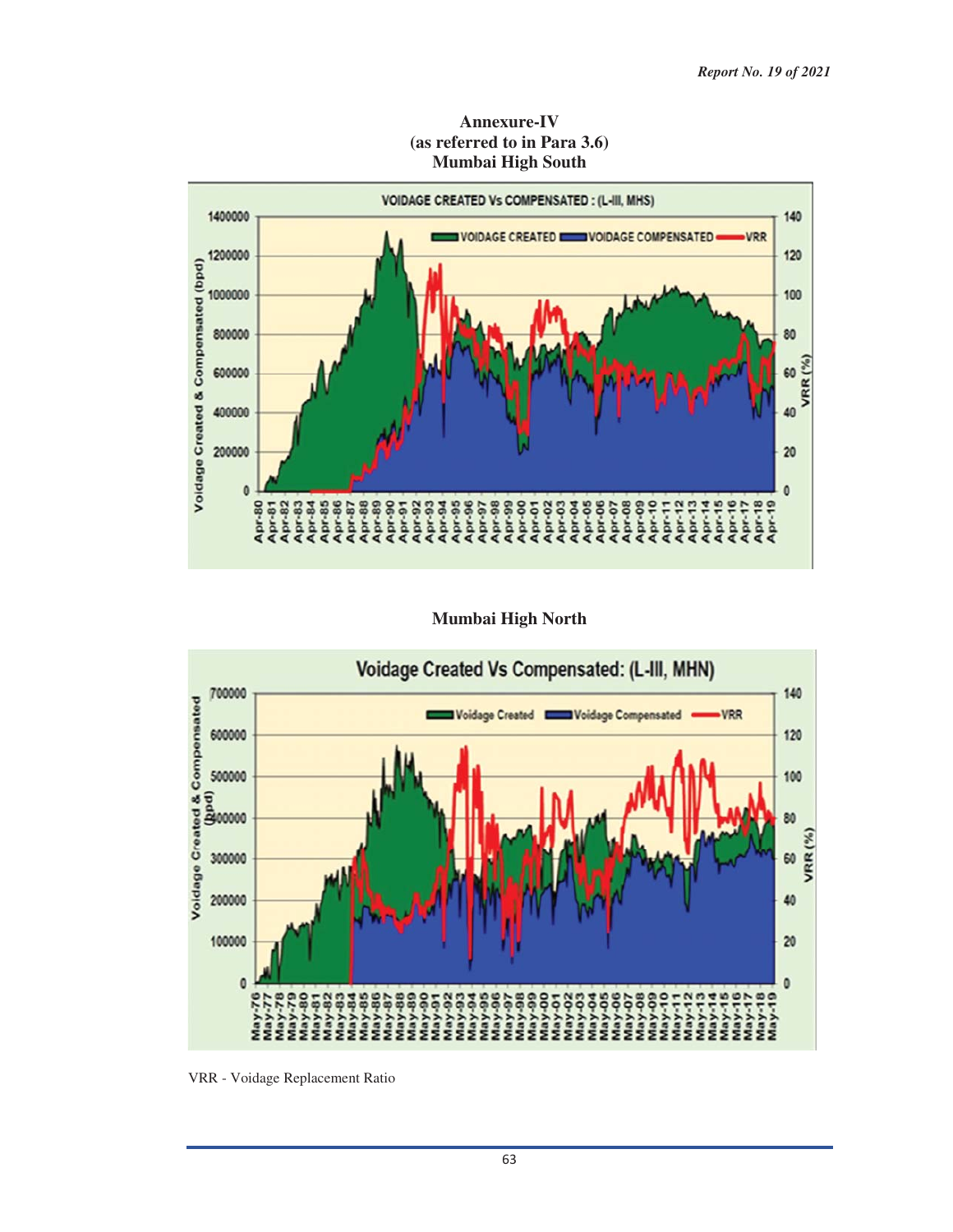



VRR - Voidage Replacement Ratio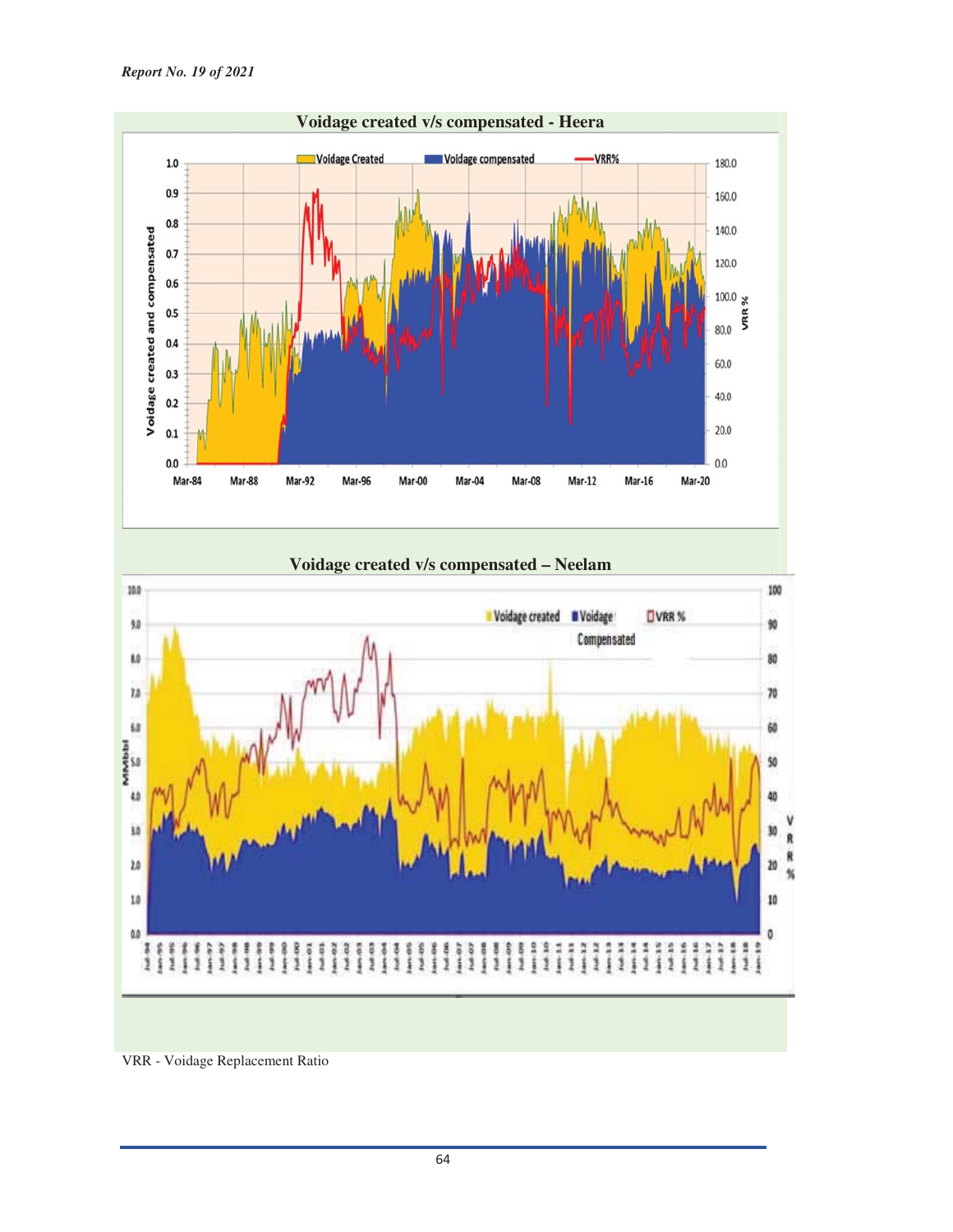| <b>Annexure V</b>                      |
|----------------------------------------|
| (as referred in Para 4.2)              |
| <b>Major Water Injection equipment</b> |

| <b>Platform</b>          | equipment<br><b>Major</b> | <b>Installed quantity</b> | <b>Standby philosophy</b> |  |
|--------------------------|---------------------------|---------------------------|---------------------------|--|
|                          | <b>installed</b>          |                           |                           |  |
| Mumbai South             |                           |                           |                           |  |
| <b>Water Injection</b>   | Sea Water Lift Pump       | 3                         | $2R + 1SB$                |  |
| South (WIS)              | <b>Booster Pump</b>       | $\overline{3}$            | $2R+1SB$                  |  |
|                          | Main Injection Pump       | $\overline{5}$            | $4R+1SB$                  |  |
|                          | <b>Fine Filter</b>        | 12                        | $10R+1SB+1BW$             |  |
|                          | DO Tower                  | $\overline{2}$            | 2R                        |  |
|                          | Vacuum Pump               | $\overline{4}$            | $2R+2SB$                  |  |
|                          | Chlorinator               | $\overline{2}$            | $1R+1SB$                  |  |
| <b>Infill Complex</b>    | Sea Water Lift Pump       | $\overline{3}$            | $2R+1SB$                  |  |
| <b>Water Injection</b>   | <b>Booster Pump</b>       | 3                         | $2R+1SB$                  |  |
| (ICW)                    | Main Injection Pump       | 5                         | $4R+1SB$                  |  |
|                          | Fine Filter               | 6                         | $4R+1SB+1BW$              |  |
|                          | <b>DO</b> Tower           | $\overline{2}$            | 2R                        |  |
|                          | Vacuum Pump               | $\overline{4}$            | $2R+2SB$                  |  |
|                          | Chlorinator               | $\overline{2}$            | $1R+1SB$                  |  |
| <b>South High Water</b>  | Sea Water Lift Pump       | 3                         | $2R+1SB$                  |  |
| <b>Injection (SHW)</b>   | <b>Booster Pump</b>       | $\overline{3}$            | $2R+1SB$                  |  |
|                          | Main Injection Pump       | 5                         | $4R+1SB$                  |  |
|                          | <b>Fine Filter</b>        | $\overline{7}$            | $6R+1SB$                  |  |
|                          | DO Tower                  | $\mathfrak{2}$            | 2R                        |  |
|                          | Vacuum Pump               | $\overline{4}$            | $2R+2SB$                  |  |
|                          | Chlorinator               | $\mathfrak{2}$            | $1R+1SB$                  |  |
| <b>Mumbai High North</b> |                           |                           |                           |  |
| Mumbai North             | Sea Water Lift Pump       | 3                         | $2R+1SB$                  |  |
| <b>Water Injection</b>   | <b>Booster Pump</b>       | $\overline{3}$            | $2R+1SB$                  |  |
| (MNW)                    | Main Injection Pump       | 5                         | $4R+1SB$                  |  |
|                          | Fine Filter               | $\overline{5}$            | $4R+1SB$                  |  |
|                          | DO Tower                  | $\overline{2}$            | $1R+1SB$                  |  |
|                          | Vacuum Pump               | $\overline{4}$            | $2R+2SB$                  |  |
|                          | Chlorinator               | $\overline{2}$            | $1R+1SB$                  |  |
| <b>Water Injection</b>   | Sea Water Lift Pump       | $\overline{3}$            | $2R+1SB$                  |  |
| North (WIN)              | <b>Booster Pump</b>       | $\overline{3}$            | $2R+1SB$                  |  |
|                          | Main Injection Pump       | $\overline{5}$            | $4R+1SB$                  |  |
|                          | Fine Filter               | 8                         | $6R+1SB+1BW$              |  |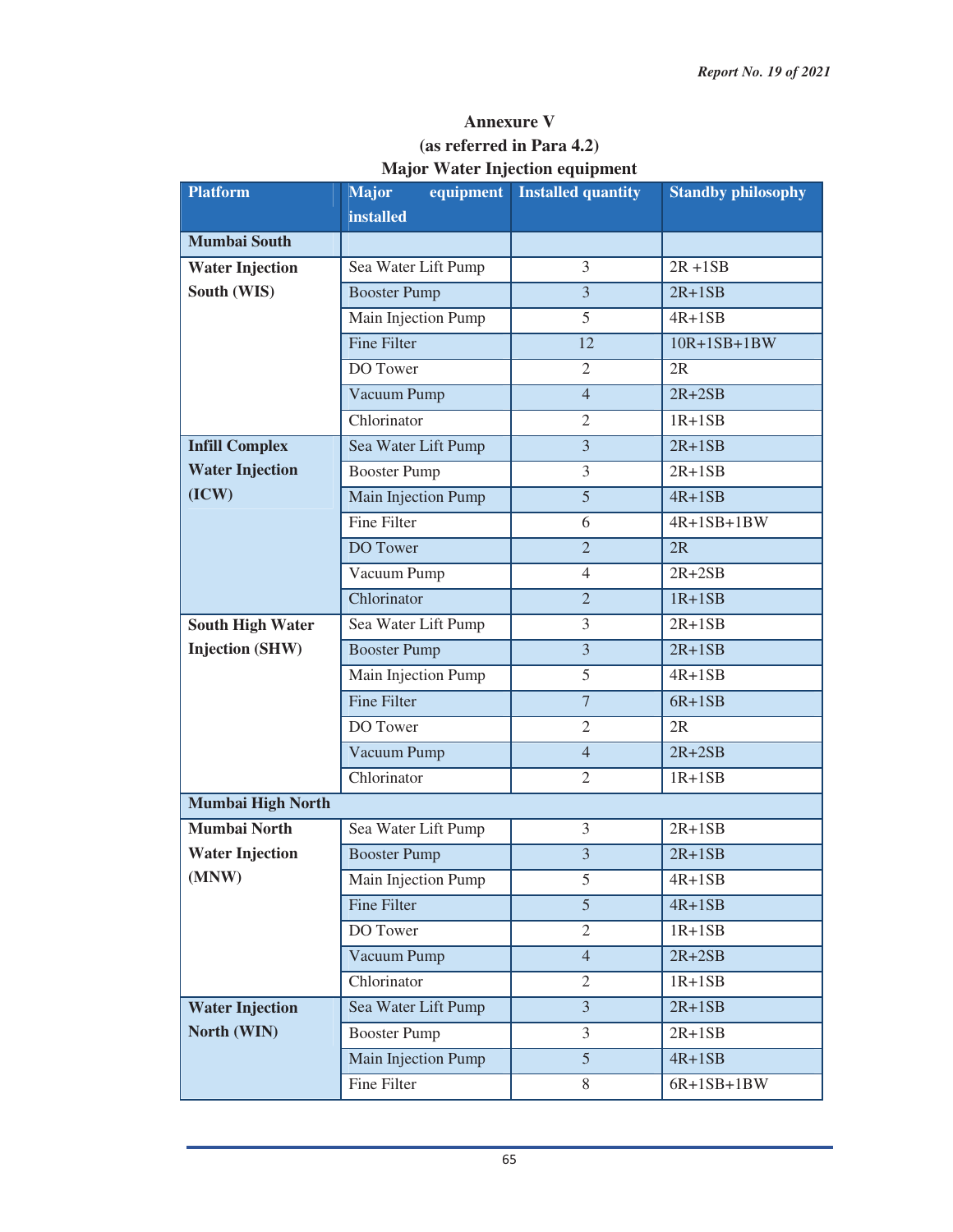| <b>Platform</b>        | <b>Major</b><br>equipment                | <b>Installed quantity</b> | <b>Standby philosophy</b> |
|------------------------|------------------------------------------|---------------------------|---------------------------|
|                        | installed                                |                           |                           |
|                        | DO Tower                                 | $\overline{2}$            | 2R                        |
| <b>Heera</b>           |                                          |                           |                           |
| <b>Heera Water</b>     | Sea Water Lift Pump                      | $\overline{3}$            | $2R+1SB$                  |
| Injector               | <b>Booster Pump</b>                      | 3                         | $2R+1SB$                  |
|                        | Main Injection Pump                      | 5                         | $3R+2SB$                  |
|                        | Fine Filter                              | 6                         | $4R+2SB$                  |
|                        | DO Tower                                 | 1                         | $1R+0SB$                  |
|                        | Vacuum Pump                              | $\overline{2}$            | $1R+1SB$                  |
|                        | Chlorinator                              |                           | $1R+0SB$                  |
| <b>Neelam</b>          |                                          |                           |                           |
| <b>Neelam water</b>    | Sea Water Lift Pump                      | 3                         | $2R+1SB$                  |
| <b>Injection (NLW)</b> | <b>Booster Pump</b>                      | 3                         | $2R+1SB$                  |
|                        | Main Injection Pump                      | $\overline{4}$            | $2R+2SB$                  |
|                        | Fine Filter                              | 6                         | $4R+2SB$                  |
|                        | DO Tower                                 | $\overline{2}$            | $1R+1SB$                  |
|                        | Vacuum Pump                              | 4                         | $2R+2SB$                  |
|                        | Chlorinator                              |                           | $1R+0SB$                  |
|                        | Note: R-Running, SB-Standby, BW-Backwash |                           |                           |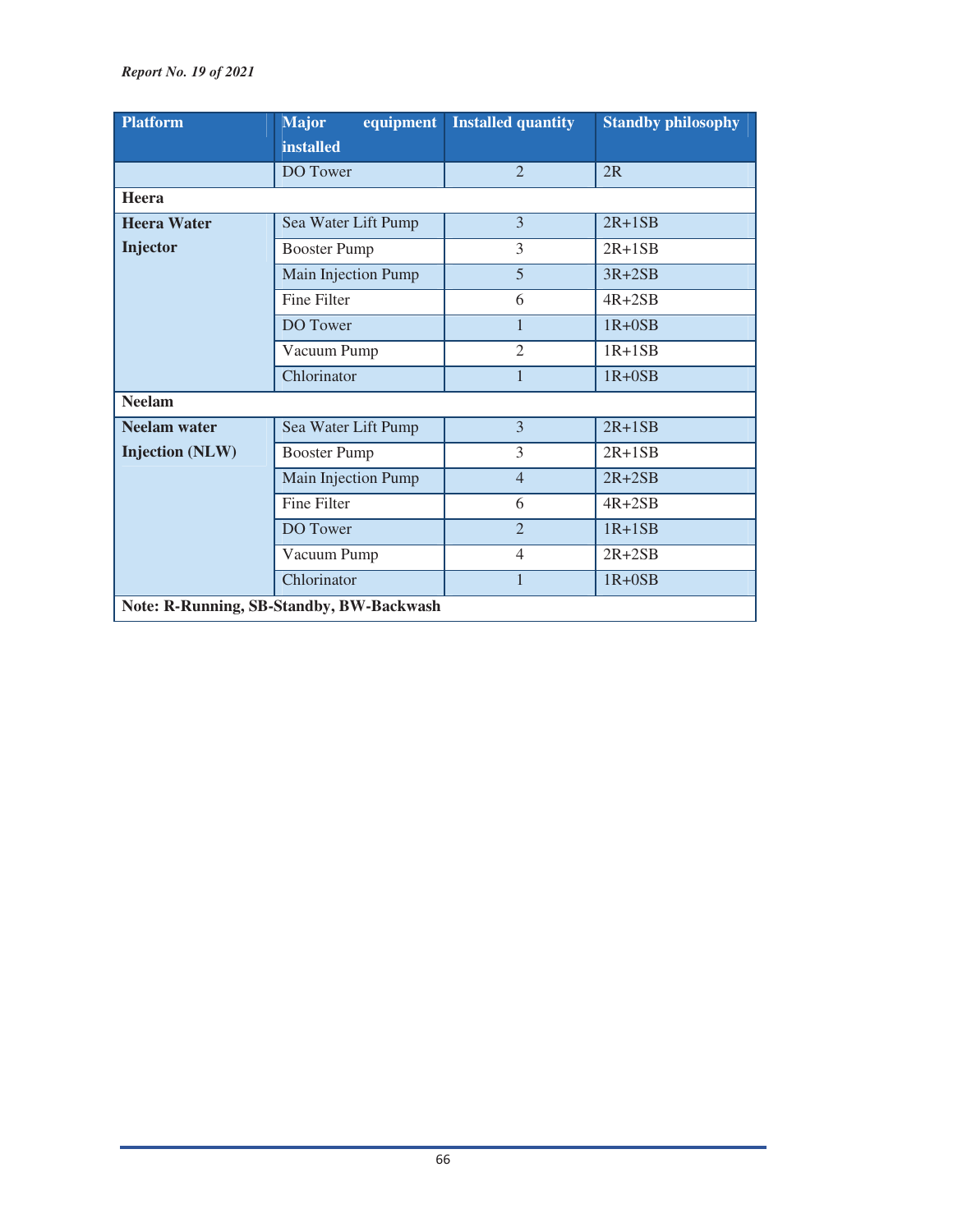| <b>Annexure-VI</b>                            |
|-----------------------------------------------|
| (as referred to in para 4.4)                  |
| Replacement life of water injection equipment |

| <b>Equipment</b>                   | <b>Replacement life (whichever is earlier)</b> |
|------------------------------------|------------------------------------------------|
| Main Injection Pump                | 20 years or $1,50,000$ hours                   |
| Sea Water Lift pump                | 15 years or 1,10,000 hours                     |
| <b>Booster Pump</b>                | Not furnished to Audit                         |
| Chlorinator                        | 15 years                                       |
| Dosing Pump                        | 10 years                                       |
| Other small pump                   | 10 years                                       |
| LT motors $(<25$ KW)               | 10 years                                       |
| LT motors $(>25$ KW)               | 15 years                                       |
| Vacuum pump-DO tower               | Condition based**                              |
| Vacuum pump motor-DO tower         | Condition based**                              |
| <b>Fine Filters/coarse filters</b> | Condition based**                              |

*\*\* This equipment are not falling into specific provisions of the policy and therefore, its replacement is decided on the basis of specific condition/performance/repair economics.*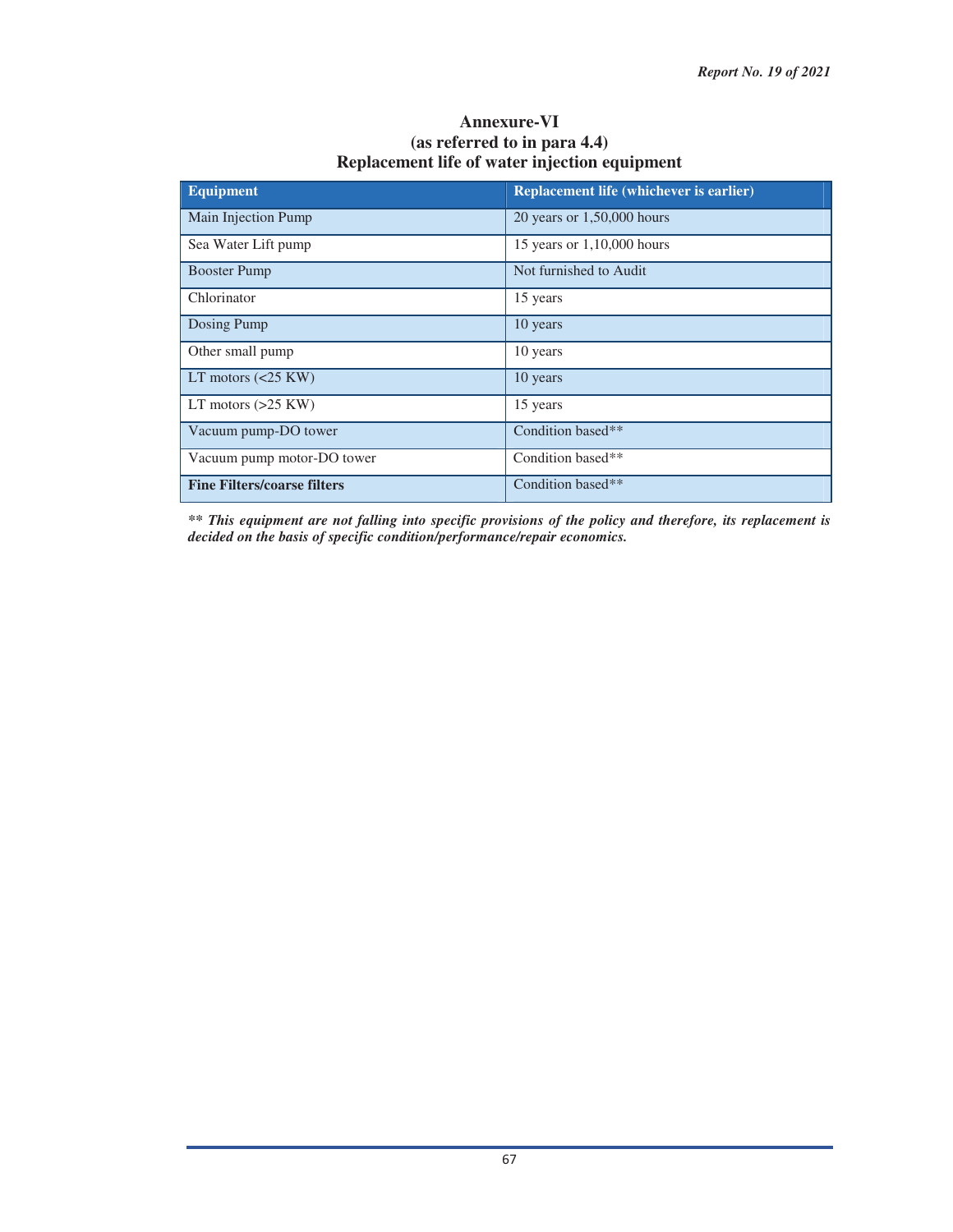| <b>Infill Complex Water Injection Platform</b> |                  |           |            |           |                                |                        |                          |                     |
|------------------------------------------------|------------------|-----------|------------|-----------|--------------------------------|------------------------|--------------------------|---------------------|
| Year                                           | <b>SWLP</b>      | <b>BP</b> | <b>MIP</b> | <b>VP</b> | D <sub>O</sub>                 | Fine                   | Coarse                   | Chlorinators        |
|                                                |                  |           |            |           | Tower                          | Filters                | Filters                  |                     |
| 2014-15                                        | 100              | 99.1      | 94         | 100       | 77.6                           | 88.5                   | $\boldsymbol{0}$         | 22.54               |
| 2015-16                                        | 100              | 99.9      | 72.3       | 100       | 84.3                           | 91.0                   | $\overline{0}$           | 47.77               |
| 2016-17                                        | 98.8             | 100       | 82.2       | 98.1      | 99.4                           | 94.2                   | $\boldsymbol{0}$         | 46.02               |
| 2017-18                                        | 100              | 100       | 97.9       | 100       | 97                             | 98.0                   | $\boldsymbol{0}$         | $\boldsymbol{0}$    |
| 2018-19                                        | 100              | 100       | 100        | 98.7      | 98.5                           | 99.5                   | $\boldsymbol{0}$         | $\overline{0}$      |
| <b>Mumbai North Water Injection Platform</b>   |                  |           |            |           |                                |                        |                          |                     |
| Year                                           | <b>SWLP</b>      | BP        | <b>MIP</b> | <b>VP</b> | D <sub>O</sub>                 | <b>Fine</b>            | Coarse                   | <b>Chlorinators</b> |
|                                                |                  |           |            |           | <b>Tower</b>                   | <b>Filters</b>         | <b>Filters</b>           |                     |
| 2014-15                                        | 100              | 100       | 100        | 100       | 100                            | 100                    | $\overline{0}$           | 100                 |
| 2015-16                                        | 100              | 100       | 100        | 100       | 100                            | 100                    | $\overline{0}$           | 100                 |
| 2016-17                                        | 100              | 100       | 100        | 100       | 100                            | 100                    | $\overline{0}$           | 100                 |
| 2017-18                                        | 100              | 100       | 100        | 100       | 100                            | 100                    | $\boldsymbol{0}$         | 100                 |
| 2018-19                                        | 99.8             | 100       | 100        | 100       | $\overline{100}$               | 100                    | $\boldsymbol{0}$         | 100                 |
| <b>South High Water Injection Platform</b>     |                  |           |            |           |                                |                        |                          |                     |
| Year                                           | <b>SWLP</b>      | BP        | <b>MIP</b> | <b>VP</b> | <b>DO</b>                      | <b>Fine</b>            | <b>Coarse</b>            | <b>Chlorinators</b> |
|                                                |                  |           |            |           | <b>Tower</b>                   | <b>Filters</b>         | <b>Filters</b>           |                     |
| 2014-15                                        | 100              | 98.9      | 98         | 99.1      | 100                            | 100                    | $\boldsymbol{0}$         | $\overline{0}$      |
| 2015-16                                        | 99.8             | 100       | 99.9       | 83.7      | $\overline{100}$               | $\overline{100}$       | $\boldsymbol{0}$         | $\overline{0}$      |
| 2016-17                                        | 99.5             | 98.7      | 99.6       | 98.8      | 100                            | 100                    | $\overline{0}$           | $\theta$            |
| 2017-18                                        | 98.9             | 97.4      | 97.4       | 74.2      | 100                            | 100                    | $\boldsymbol{0}$         | $\overline{0}$      |
| 2018-19                                        | 87.3             | 92.9      | 85.5       | 75.9      | 100                            | 93.5                   | $\boldsymbol{0}$         | $\boldsymbol{0}$    |
| <b>Water Injection North Platform</b>          |                  |           |            |           |                                |                        |                          |                     |
| Year                                           | <b>SWLP</b>      | BP        | <b>MIP</b> | <b>VP</b> | <b>DO</b>                      | <b>Fine</b>            | Coarse                   | <b>Chlorinators</b> |
|                                                |                  |           |            |           | <b>Tower</b>                   | <b>Filters</b>         | <b>Filters</b>           |                     |
| 2014-15                                        | $\overline{100}$ | 100       | 100        | 100       | 100                            | 100                    | $\boldsymbol{0}$         | $\overline{100}$    |
| 2015-16                                        | 100              | 100       | 100        | 100       | 100                            | 100                    | $\boldsymbol{0}$         | 99.58               |
| 2016-17                                        | 100              | 100       | 100        | 87        | 100                            | 100                    | $\boldsymbol{0}$         | 100                 |
| 2017-18                                        | 100              | 100       | 100        | 100       | 100                            | 87.5                   | $\boldsymbol{0}$         | 100                 |
| 2018-19                                        | 100              | 100       | 100        | 100       | 100                            | 84.4                   | $\overline{0}$           | 98.97               |
| <b>Water Injection South Platform</b>          |                  |           |            |           |                                |                        |                          |                     |
| Year                                           | <b>SWLP</b>      | BP        | <b>MIP</b> | <b>VP</b> | <b>DO</b>                      | <b>Fine</b>            | <b>Coarse</b>            | <b>Chlorinators</b> |
|                                                |                  |           |            |           | <b>Tower</b>                   | <b>Filters</b>         | <b>Filters</b>           |                     |
| 2014-15                                        | 100              | 98.7      | 99.5       | 48.8      | 100                            | 63.1                   | $\overline{0}$           | $\mathbf{0}$        |
| 2015-16                                        | 100              | 99.8      | 99.9       | 14.3      | 100                            | 58.2                   | $\overline{0}$           | $\Omega$            |
| 2016-17                                        | 100              | 91.0      | 99.1       | 65.2      | 99.6                           | 58.2                   | $\overline{0}$           | $\overline{0}$      |
| 2017-18                                        | 100              | 85.0      | 100.0      | 66.1      | 99.9                           | 62.4                   | $\overline{0}$           | $\overline{0}$      |
| 2018-19                                        | 100              | 49.3      | 100.0      | 50.0      | 69.7                           | 64.9                   | $\boldsymbol{0}$         | $\overline{0}$      |
| <b>Water Injection Heera Platform</b>          |                  |           |            |           |                                |                        |                          |                     |
| Year                                           | <b>SWLP</b>      | BP        | <b>MIP</b> | <b>VP</b> | D <sub>O</sub><br><b>Tower</b> | Fine<br><b>Filters</b> | Coarse<br><b>Filters</b> | <b>Chlorinators</b> |
| 2014-15                                        | 100              | 100       | 100        | 100       | 99.8                           | 100                    | $\boldsymbol{0}$         | $\overline{0}$      |
|                                                |                  |           |            |           |                                |                        |                          |                     |

## **Annexure-VII (as referred to in para 4.5) System availability of water injection**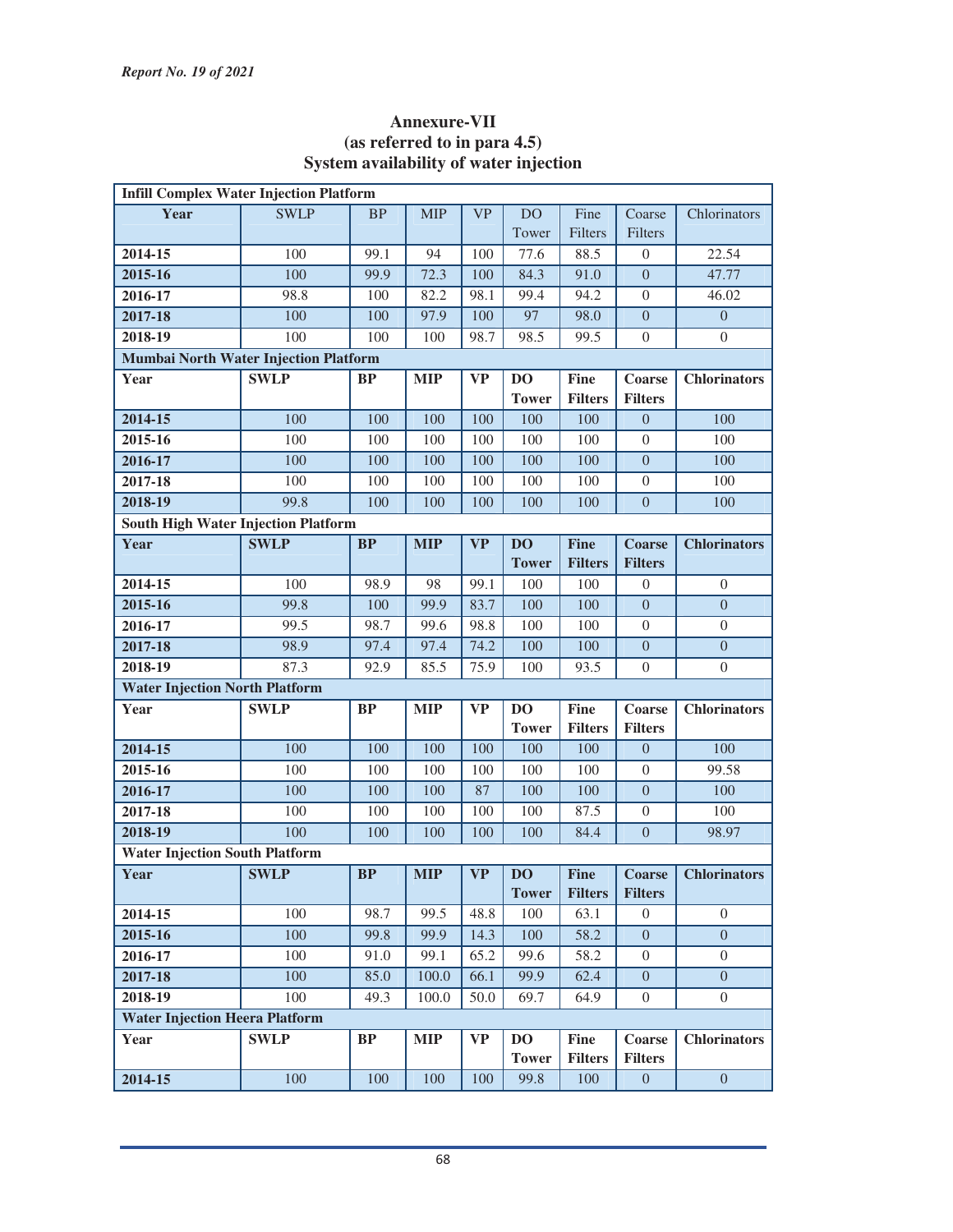| 2015-16                                | 100         | 100       | 100        | 100       | 99.8         | 100            | $\theta$       | $\Omega$            |
|----------------------------------------|-------------|-----------|------------|-----------|--------------|----------------|----------------|---------------------|
| 2016-17                                | 100         | 100       | 100        | 100       | 99.7         | 100            | $\Omega$       | $\Omega$            |
| 2017-18                                | 100         | 100       | 100        | 100       | 99.5         | 100            | $\Omega$       | $\Omega$            |
| 2018-19                                | 100         | 100       | 100        | 100       | 99.6         | 100            | 16             | $\Omega$            |
| <b>Neelam Water Injection Platform</b> |             |           |            |           |              |                |                |                     |
| Year                                   | <b>SWLP</b> | <b>BP</b> | <b>MIP</b> | <b>VP</b> | <b>DO</b>    | <b>Fine</b>    | <b>Coarse</b>  | <b>Chlorinators</b> |
|                                        |             |           |            |           | <b>Tower</b> | <b>Filters</b> | <b>Filters</b> |                     |
|                                        |             |           |            |           |              |                |                |                     |
| 2014-15                                | 99.40       | 100.00    | 99.00      | 99        | 100          | 100            | $\Omega$       | $\theta$            |
| 2015-16                                | 99.89       | 100.00    | 99.46      | 99        | 100          | 100            | $\Omega$       | $\Omega$            |
| 2016-17                                | 100.00      | 100.00    | 100.00     | 99        | 100          | 100            | $\Omega$       | $\Omega$            |
| 2017-18                                | 99.30       | 100.00    | 86.68      | 99        | 100          | 100            | $\Omega$       | $\Omega$            |
| 2018-19                                | 99.60       | 100.00    | 93.76      | 99        | 100          | 100            | $\theta$       | $\Omega$            |

*Source: Management response of Mumbai high and Neelam Heera regarding Equipment availability and System availability.* 

*SWLP - Sea Water Lift Pump, BP - Booster Pump, MIP - Main Injection Pump, VP - Vacuum Pump , DO Tower - De-oxygenation Tower*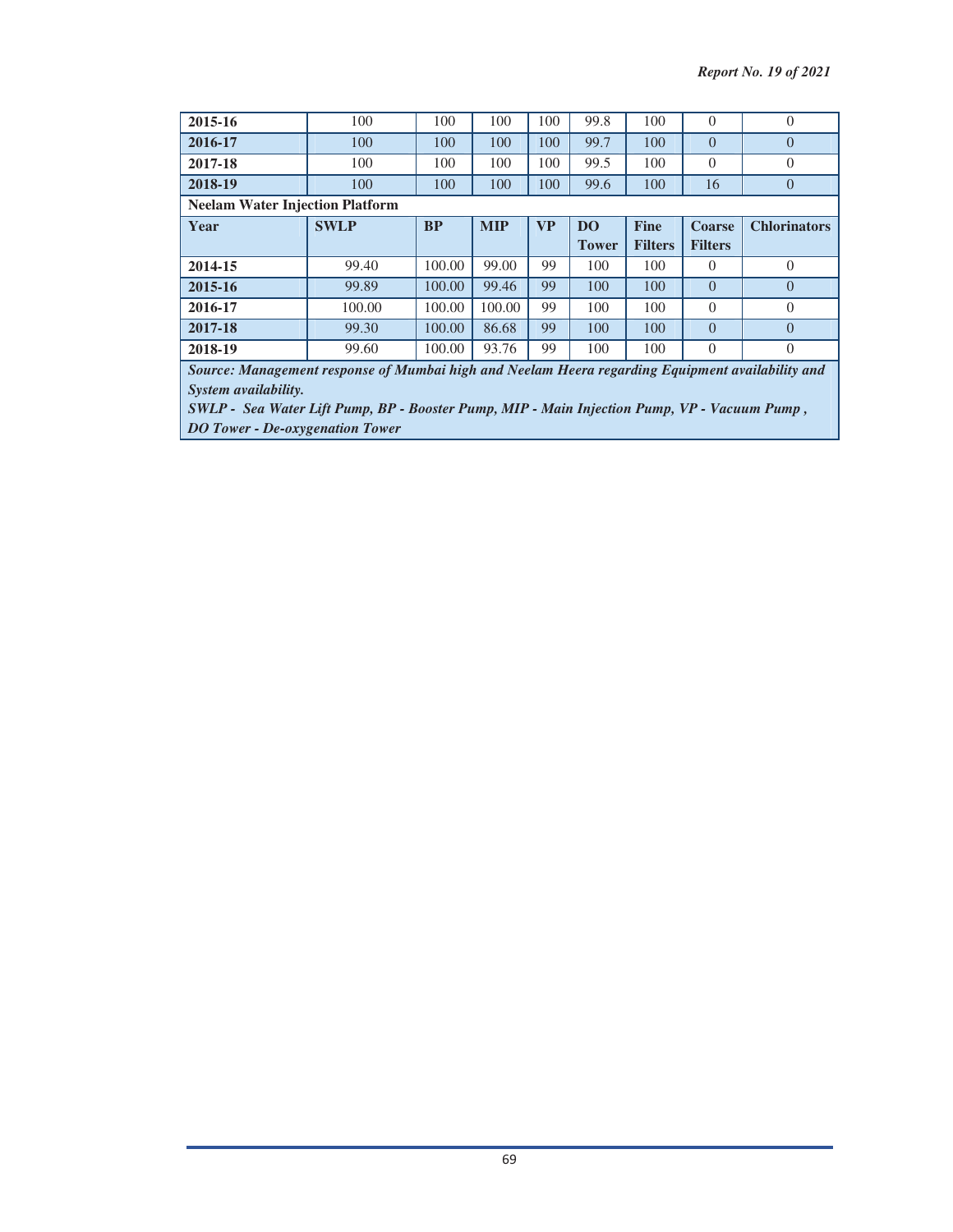#### **Annexure-VIII (as referred to in Para 4.6)**

| <b>Month/Year</b>  | <b>Running</b><br>hrs | <b>Standby hrs</b> | Maintenance/<br><b>Downtime hrs</b> | <b>Availability</b><br>$(\%)$ | <b>Main Injection</b><br>Pump (MIP) |
|--------------------|-----------------------|--------------------|-------------------------------------|-------------------------------|-------------------------------------|
| <b>May 2014</b>    | 24                    |                    | 720                                 | 3.2                           | 6680 at repairs -<br>April 2014 to  |
| <b>July 2014</b>   | 24                    |                    | 720                                 | 3.2                           | <b>March 2018</b>                   |
| <b>August 2014</b> | 24                    |                    | 720                                 | 3.2                           |                                     |

## **Instances of running hours/ despatch data in Monthly reports during repair**

## **Running hour (MIP) shown nil but water despatch reported**

| Month/<br>Year | <b>Main</b><br><b>Injection</b><br><b>Pump</b><br>(MIP) | <b>Running</b><br>hrs. | <b>Standby</b><br>Hrs. | Maintenance/<br><b>Downtime</b><br>Hrs. | <b>Availability</b> MIP<br>$(\mathscr{Y}_{\mathcal{O}})$<br>(monthly) | despatch<br>data reported in<br><b>Monthly</b><br>the<br>reports |
|----------------|---------------------------------------------------------|------------------------|------------------------|-----------------------------------------|-----------------------------------------------------------------------|------------------------------------------------------------------|
| <b>October</b> | $MIP$ 1                                                 |                        | 742                    | $\mathcal{D}$                           | 99.7                                                                  | 295732                                                           |
| 2015           | MIP <sub>2</sub>                                        |                        | 742                    |                                         | 99.7                                                                  |                                                                  |
|                | MIP <sub>3</sub>                                        |                        | $\theta$               | 744                                     | 0.00                                                                  |                                                                  |
|                | MIP <sub>4</sub>                                        |                        | $\left( \right)$       | 744                                     | 0.00                                                                  |                                                                  |

## **Booster Pump (TAG No. 6620) - running hour depicted same as maintenance/ downtime hour**

| <b>Month/Year</b> | <b>Running</b><br>hrs. | <b>Standby</b><br>hrs. | Maintenance/<br><b>Downtime Hrs.</b> | <b>Availability (percentage)</b> |
|-------------------|------------------------|------------------------|--------------------------------------|----------------------------------|
| December 2016     | 666                    | 78                     | 666                                  | 10.5                             |
| January 2017      | 711                    | 33                     | 711                                  | 4.4                              |
| February 2017     | 558                    | 114                    | 558                                  | 17.0                             |
| March 2017        | 537                    | 205                    | 539                                  | 27.6                             |
| April 2017        | 655                    | 63                     | 657                                  | 8.8                              |
| May 2017          | 663                    | 79                     | 665                                  | 10.6                             |
| June 2017         | 675                    | 43                     | 677                                  | 6.0                              |
| <b>July 2017</b>  | 219                    | 523                    | 221                                  | 70.3                             |
| August 2017       | 219                    | 523                    | 221                                  | 70.3                             |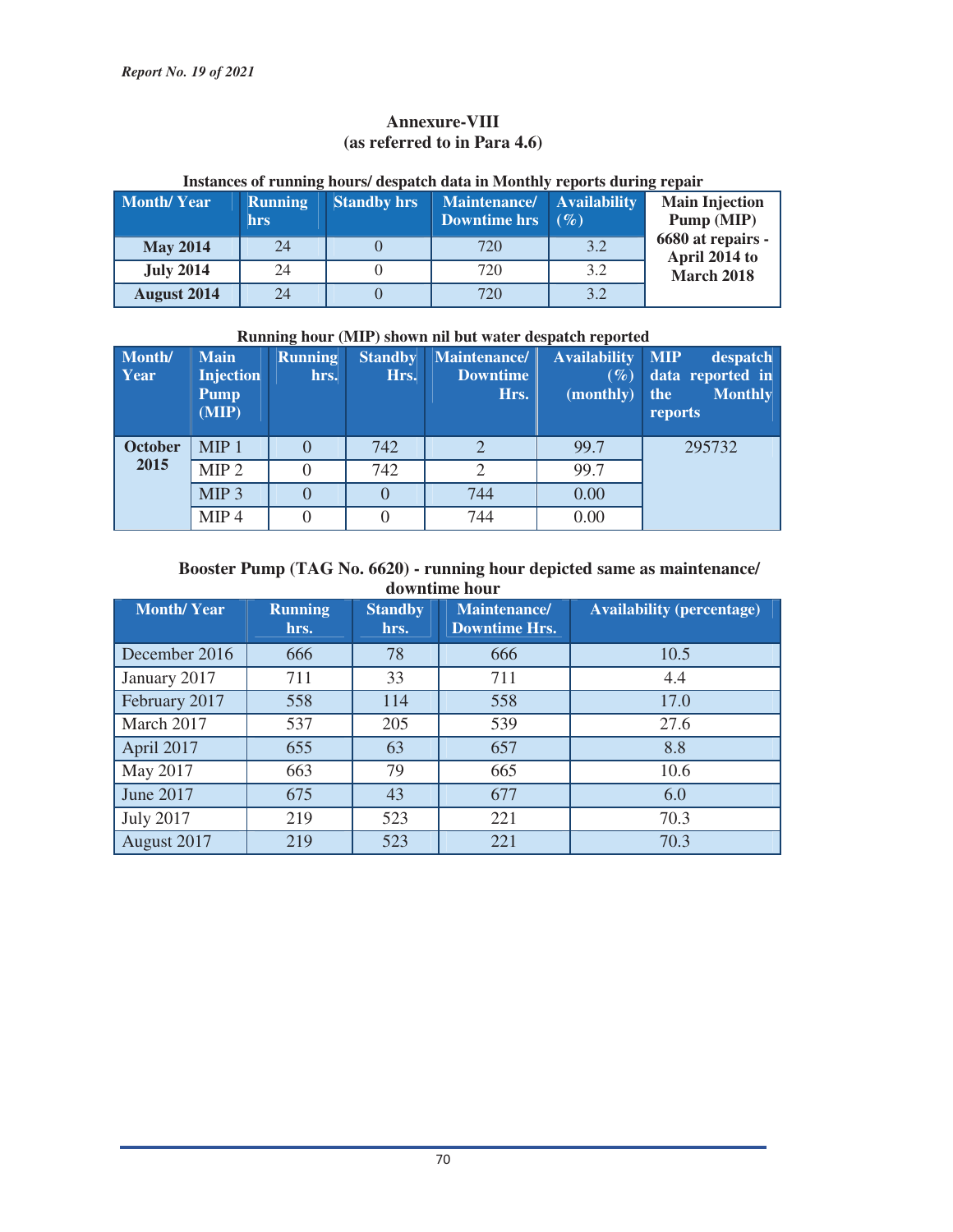### **Annexure-IX (as referred to in Para 5.3) Average quality of injection water**

| <b>MUMBAI HIGH ASSET</b>                                          |                  |                          |                                |                         |                    |                              |  |  |  |  |  |
|-------------------------------------------------------------------|------------------|--------------------------|--------------------------------|-------------------------|--------------------|------------------------------|--|--|--|--|--|
|                                                                   |                  |                          | <b>WIS Platform</b>            |                         |                    |                              |  |  |  |  |  |
| Parameter                                                         | Limit            | 2014-15                  | 2015-16                        | 2016-17                 | 2017-18<br>2018-19 |                              |  |  |  |  |  |
| TSS (Mg/Lt)                                                       | < 0.2            | 0.212                    | 0.242                          | 0.2632                  | 0.27               | 0.287                        |  |  |  |  |  |
| Millipore (Lt/30 minutes)                                         | >6               | 10.159                   | 9.133                          | Particle                | 7.5                | 7.8                          |  |  |  |  |  |
|                                                                   |                  |                          |                                | analyser (PA)           |                    |                              |  |  |  |  |  |
|                                                                   |                  |                          |                                | not working             |                    |                              |  |  |  |  |  |
| <b>Turbidity (NTU)</b>                                            | < 0.2            | 0.213                    | 0.176                          | Turbidity               | 0.25               | 0.231                        |  |  |  |  |  |
|                                                                   |                  |                          |                                | meter not               |                    |                              |  |  |  |  |  |
| Particle count No./ml                                             | $<$ 2000         |                          | PA not working                 | working                 | 845                | 1104                         |  |  |  |  |  |
| <b>Dissolved Oxygen (ppb)</b>                                     | <20              | 491.65                   | 2251.083                       | 2059.8                  | 3565               | 2858                         |  |  |  |  |  |
| <b>Residual Sulphite (Mg/lt)</b>                                  | >1.0             | 0.981                    | 0.767                          | 0.542                   | 0.21               | Nil                          |  |  |  |  |  |
| <b>Iron Count (No/ml)</b>                                         | < 0.05           | 0.092                    | 0.060                          | 0.07275                 | 0.080              | 0.089                        |  |  |  |  |  |
| Sulphide (Mg/lt)                                                  | Nil              | Nil                      | Nil                            | Nil                     | Nil                | Nil                          |  |  |  |  |  |
|                                                                   |                  |                          | <b>ICW Platform</b>            |                         |                    |                              |  |  |  |  |  |
| Parameter                                                         | Limit            | $2014 - 15$              | 2015-16                        | 2016-17                 | 2017-18            | 2018-19                      |  |  |  |  |  |
| TSS (Mg/Lt)                                                       | < 0.2            | 0.180                    | 0.166                          | 0.177                   | 0.211              | 0.17                         |  |  |  |  |  |
| Millipore(Lt/30 minutes                                           | >6               | 9.183                    | 10.80                          | 9.55                    | 7.3                | 7.1                          |  |  |  |  |  |
| <b>Turbidity (NTU)</b>                                            | < 0.2            | 0.183                    | 0.157                          | 0.1825                  | 0.21               | 0.177                        |  |  |  |  |  |
| Particle count No./ml                                             | $<$ 2000         |                          |                                | PA not working          |                    |                              |  |  |  |  |  |
| <b>Dissolved Oxygen (ppb)</b>                                     | $<$ 20           | 93.96                    | 206.33                         | 497                     | 415                | Nil                          |  |  |  |  |  |
| <b>Residual Sulphite (Mg/lt)</b>                                  | >1.0             | 0.474                    | 0.660                          | 0.60                    | 0.51               | 0.44                         |  |  |  |  |  |
| <b>Iron Count (No/ml)</b>                                         | < 0.05           | 0.048                    | 0.052                          | 0.049                   | 0.062              | 0.053                        |  |  |  |  |  |
| Sulphide (Mg/lt)                                                  | Nil              | Nil<br>Nil<br>Nil<br>Nil |                                |                         |                    |                              |  |  |  |  |  |
|                                                                   |                  |                          | <b>SHW Platform</b>            |                         |                    |                              |  |  |  |  |  |
| <b>Parameter</b>                                                  | Limit            | 2014-15                  | 2015-16                        | 2016-17                 | 2017-18            | 2018-19                      |  |  |  |  |  |
| TSS (Mg/Lt)                                                       | < 0.2            | 0.165                    | 0.175                          | 0.22                    |                    | Sampling point not available |  |  |  |  |  |
| Millipore(Lt/30 minutes                                           | >6               | 11.11                    | 9.244                          | 7.78                    |                    | Sampling point not available |  |  |  |  |  |
| <b>Turbidity (NTU)</b>                                            | < 0.2            | 0.205                    | 0.217                          | 0.235                   | 0.31               | 0.33                         |  |  |  |  |  |
| Particle count No./ml                                             | $<$ 2000         | 771.85                   | 1444.583                       | 2200                    | 3246               | 3875                         |  |  |  |  |  |
| <b>Dissolved Oxygen (ppb)</b>                                     | $20$             | 1253.43                  | 1367.583                       | 2029.8                  | 2050               | 1237                         |  |  |  |  |  |
| <b>Residual Sulphite (Mg/lt)</b>                                  | >1.0             | 0.752                    | 0.531                          | 0.70                    | 0.80               | 0.29                         |  |  |  |  |  |
| <b>Iron Count (No/ml)</b>                                         | < 0.05           | 0.081                    | 0.113                          | 0.212                   | 0.235              | 0.22                         |  |  |  |  |  |
| Sulphide (Mg/lt)                                                  | Nil              | Nil                      | Nil                            | Nil                     | Nil                | Nil                          |  |  |  |  |  |
|                                                                   |                  | 2014-15                  | <b>MNW Platform</b><br>2015-16 |                         |                    |                              |  |  |  |  |  |
| <b>Parameter</b>                                                  | Limit            |                          |                                | 2016-17                 | 2017-18            | 2018-19                      |  |  |  |  |  |
| TSS (Mg/Lt)                                                       | < 0.2            | 0.194                    | 0.201                          | 0.19                    | 0.188              | 0.190                        |  |  |  |  |  |
| Millipore(Lt/30 minutes                                           | >6               | 8.909                    | 8.641                          | 9.52                    | 8.3                | 8.2                          |  |  |  |  |  |
| <b>Turbidity (NTU)</b><br><b>Particle count No./ml</b>            | < 0.2            | 0.223<br>1310.49         | 0.197                          | 0.19                    | 0.19               | 0.18                         |  |  |  |  |  |
|                                                                   | $<$ 2000<br>$20$ | 62.31                    | 75.167                         | PA not working<br>45.33 | 774<br>52          | 1234<br>Nil                  |  |  |  |  |  |
| <b>Dissolved Oxygen (ppb)</b><br><b>Residual Sulphite (Mg/lt)</b> | >1.0             | 0.886                    | 1.057                          | 0.75                    | 0.57               | 0.69                         |  |  |  |  |  |
| <b>Iron Count (No/ml)</b>                                         | $\sqrt{0.05}$    | 0.059                    | 0.048                          | 0.050                   | 0.061              | 0.057                        |  |  |  |  |  |
| Sulphide (Mg/lt)                                                  | Nil              | Nil                      | Nil                            | Nil                     | Nil                | Nil                          |  |  |  |  |  |
|                                                                   |                  |                          | <b>WIN Platform</b>            |                         |                    |                              |  |  |  |  |  |
| Parameter                                                         | Limit            | $2014 - 15$              | 2015-16                        | 2016-17                 | 2017-18            | 2018-19                      |  |  |  |  |  |
| TSS (Mg/Lt)                                                       | < 0.2            | 0.87                     | 0.415                          | 0.33                    | 0.32               | 0.244                        |  |  |  |  |  |
| Millipore(Lt/30 minutes                                           | >6               | 8.26                     | 8.058                          | 7.34                    | 8                  | 8.2                          |  |  |  |  |  |
| <b>Turbidity (NTU)</b>                                            | < 0.2            | 0.38                     | 0.32                           | 0.31                    | 0.3                | 0.24                         |  |  |  |  |  |
| Particle count No./ml                                             | <2000            | 2132                     | PA not                         | 2313                    | 2213               | PA not                       |  |  |  |  |  |
|                                                                   |                  |                          | working                        |                         |                    | working                      |  |  |  |  |  |
| Dissolved Oxygen (ppb)                                            | <20              | 244                      | 104                            | 85                      | 165                | Nil                          |  |  |  |  |  |
| <b>Residual Sulphite (Mg/lt)</b>                                  | >1.0             | 1.04                     | 1.063                          | 1.05                    | 1.05               | 0.717                        |  |  |  |  |  |
| <b>Iron Count (No/ml)</b>                                         | < 0.05           | 0.04                     | 0.047                          | 0.048                   | 0.045              | 0.049                        |  |  |  |  |  |
| Sulphide (Mg/lt)                                                  | Nil              | Nil                      | Nil                            | Nil                     | Nil                | Nil                          |  |  |  |  |  |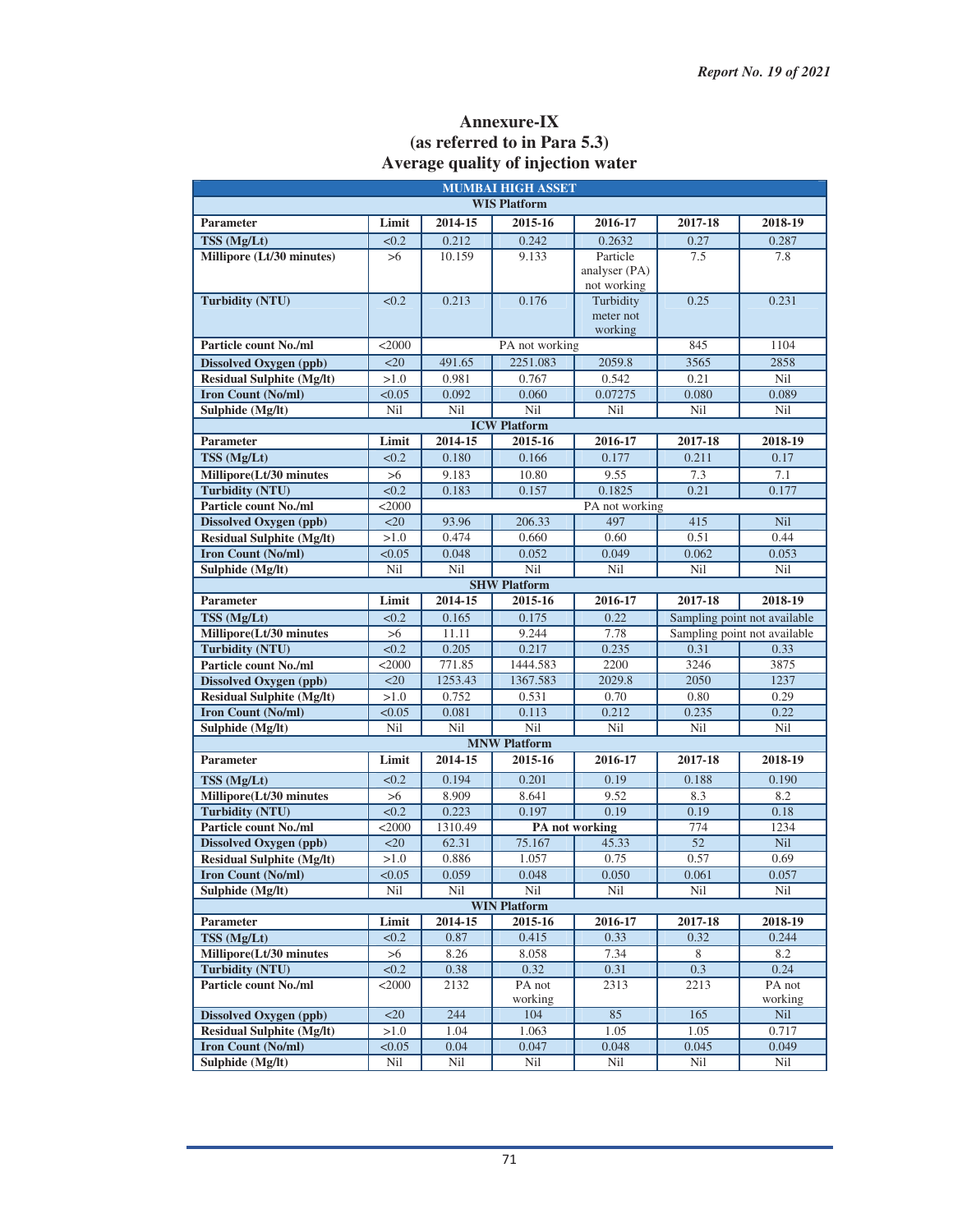## **Neelam Field**

| <b>Parameter</b>                              | Limit                          | 2014-15 | 2015-16            | 2016-17 | 2017-18           | 2018-19 |
|-----------------------------------------------|--------------------------------|---------|--------------------|---------|-------------------|---------|
| TSS (Mg/Lt)                                   | < 0.20                         | 0.36    | 0.26               | 0.29    | 0.26              | 0.27    |
| Millipore(Lt/<br>30 minutes                   | 5-7 MIN                        | 4.70    | 6.55               | 6.08    | $\overline{5.85}$ | 5.42    |
| <b>Turbidity</b><br>(NTU)                     | < 0.20                         | 0.35    | 0.23               | 0.26    | 0.25              | 0.29    |
| <b>Particle</b><br>count No./ml               | $<$ 2000                       | 2545.83 | 1084.58            | 1285.92 | 2344.00           | 1266.01 |
| <b>Dissolved</b><br>Oxygen<br>(ppb)           | $\overline{20}$                | 16.92   | 20.87              | 10.27   | 65.74             | 37.75   |
| <b>Residual</b><br><b>Sulphite</b><br>(Mg/lt) | $1.0$ MIN                      | 1.00    | 0.87               | 1.00    | 1.02              | 0.81    |
| <b>Iron Count</b><br>(No/ml)                  | < 0.05                         | 0.31    | 0.20               | 0.15    | 0.04              | 0.25    |
| <b>Sulphide</b><br>(Mg/lt)                    | $\text{NIL}$                   | Nil     | Nil                | Nil     | Nil               | Nil     |
|                                               |                                |         | <b>Heera</b> field |         |                   |         |
| <b>Parameter</b>                              | Limit                          | 2014-15 | 2015-16            | 2016-17 | 2017-18           | 2018-19 |
| TSS (Mg/Lt)                                   | $\sqrt{0.20}$                  | 0.18    | 0.19               | 0.20    | 0.32              | 0.78    |
| Millipore(Lt/<br>30 minutes                   | $5-7$ MIN                      | 7.82    | 7.79               | 7.29    | 5.49              | 3.82    |
| <b>Turbidity</b><br>(NTU)                     | < 0.20                         | 0.12    | 0.13               | 0.19    | 0.30              | 0.31    |
| <b>Particle</b><br>count No./ml               | $<$ 2000                       | 991.00  | 1144.92            | 1859.17 | 1391.17           | 2499.84 |
| <b>Dissolved</b><br>Oxygen<br>(ppb)           | $\overline{20}$                | 38.47   | 55.39              | 23.28   | 52.01             | 202.23  |
| <b>Residual</b><br><b>Sulphite</b><br>(Mg/lt) | $1.0$ MIN                      | 1.17    | 1.15               | 1.26    | 0.81              | 0.92    |
| <b>Iron Count</b><br>(No/ml)                  | < 0.05                         | 0.04    | 0.04               | 0.04    | 0.17              | 0.07    |
| <b>Sulphide</b><br>(Mg/lt)                    | NIL<br>$\cdot$ $\cdot$ $\cdot$ | Nil     | Nil                | Nil     | Nil               | Nil     |

*Source: Mumbai high, Neelam Heera Chemistry Monthly Reports*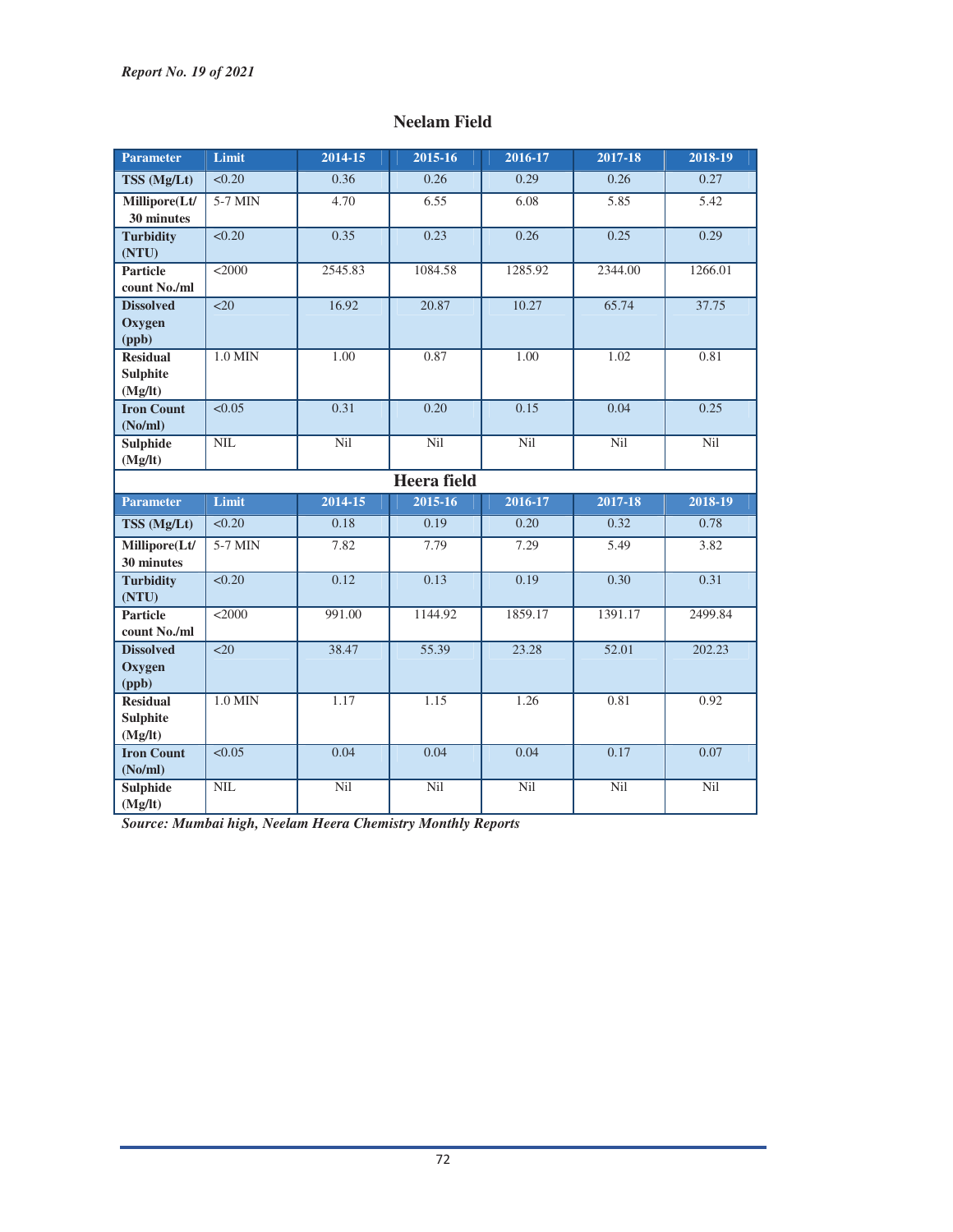### **Annexure-X (as referred to in Para 5.5) Lower dosing of water injection chemicals against recommended norms**

|         | <b>Coagulant</b>      |            |                |            |                |            |         |  |  |  |  |
|---------|-----------------------|------------|----------------|------------|----------------|------------|---------|--|--|--|--|
| Year    | Dosing norm-ppm       | <b>WIN</b> | <b>WIS</b>     | <b>ICW</b> | <b>SHW</b>     | <b>MNW</b> | Average |  |  |  |  |
| 2014-15 |                       | 0.19       | $\overline{0}$ | $\Omega$   | 0.2            | 0.2        | 0.12    |  |  |  |  |
| 2015-16 |                       | 0.43       | $\overline{0}$ | 0.26       | $\overline{0}$ | 0.37       | 0.21    |  |  |  |  |
| 2016-17 | $0.4 \text{ to } 0.8$ | 0.15       | $\theta$       | 0.01       | $\theta$       | 0.18       | 0.07    |  |  |  |  |
| 2017-18 |                       | 0.18       | $\overline{0}$ | 0.41       | $\theta$       | 0.29       | 0.18    |  |  |  |  |
| 2018-19 |                       | 0.26       | $\overline{0}$ | 0.37       | $\Omega$       | 0.44       | 0.21    |  |  |  |  |

|         | <b>Poly Aluminium Chloride (PAC)</b> |            |            |            |            |            |         |  |  |  |  |  |
|---------|--------------------------------------|------------|------------|------------|------------|------------|---------|--|--|--|--|--|
| Year    | Dosing norm-ppm                      | <b>WIN</b> | <b>WIS</b> | <b>ICW</b> | <b>SHW</b> | <b>MNW</b> | Average |  |  |  |  |  |
| 2014-15 |                                      | 0.4        | 0.64       | 0.41       | 0.21       | 0.42       | 0.42    |  |  |  |  |  |
| 2015-16 | $0.4 \text{ to } 0.8$                | 0.62       | 0.53       | 0.35       | 0.23       | 0.47       | 0.44    |  |  |  |  |  |
| 2016-17 |                                      | 0.88       | 0.82       | 0.45       | 0.13       | 0.44       | 0.55    |  |  |  |  |  |
| 2017-18 |                                      | 0.55       | 1.59       | 0.14       | $\Omega$   | 0.21       | 0.50    |  |  |  |  |  |
| 2018-19 |                                      | 0.73       | 1.12       | 0.7        | $\Omega$   | 0.22       | 0.55    |  |  |  |  |  |

|         | Oxygen scavenger |            |            |            |            |            |         |  |  |  |  |  |
|---------|------------------|------------|------------|------------|------------|------------|---------|--|--|--|--|--|
| Year    | Dosing norm-ppm  | <b>WIN</b> | <b>WIS</b> | <b>ICW</b> | <b>SHW</b> | <b>MNW</b> | Average |  |  |  |  |  |
| 2014-15 |                  | 5.25       | 6.94       | 7.35       | 5.6        | 8.41       | 6.71    |  |  |  |  |  |
| 2015-16 |                  | 7.07       | 8.7        | 6.75       | 5.83       | 8.58       | 7.39    |  |  |  |  |  |
| 2016-17 | 10               | 8.12       | 7.46       | 7.96       | 5.17       | 5.32       | 6.81    |  |  |  |  |  |
| 2017-18 |                  | 7.14       | 5.2        | 7.92       | 4.93       | 5.95       | 6.23    |  |  |  |  |  |
| 2018-19 |                  | 7.61       | 11.15      | 10.13      | 8.87       | 7.46       | 9.04    |  |  |  |  |  |

|         | <b>Water Corrosion Inhibitor</b> |            |            |            |            |            |         |  |  |  |  |  |
|---------|----------------------------------|------------|------------|------------|------------|------------|---------|--|--|--|--|--|
| Year    | Dosing norm-ppm                  | <b>WIN</b> | <b>WIS</b> | <b>ICW</b> | <b>SHW</b> | <b>MNW</b> | Average |  |  |  |  |  |
| 2014-15 |                                  | 5.81       | 7.33       | 8.67       | 4.83       | 7.59       | 6.85    |  |  |  |  |  |
| 2015-16 |                                  | 7.27       | 8.31       | 8.81       | 5.56       | 8.63       | 7.72    |  |  |  |  |  |
| 2016-17 | 20                               | 8.75       | 6.65       | 11.03      | 3.58       | 5.56       | 7.11    |  |  |  |  |  |
| 2017-18 |                                  | 2.78       | 5.33       | 6.08       | 2.12       | 2.79       | 3.82    |  |  |  |  |  |
| 2018-19 |                                  | 8.02       | 10.75      | 9.82       | 6.24       | 9.99       | 8.96    |  |  |  |  |  |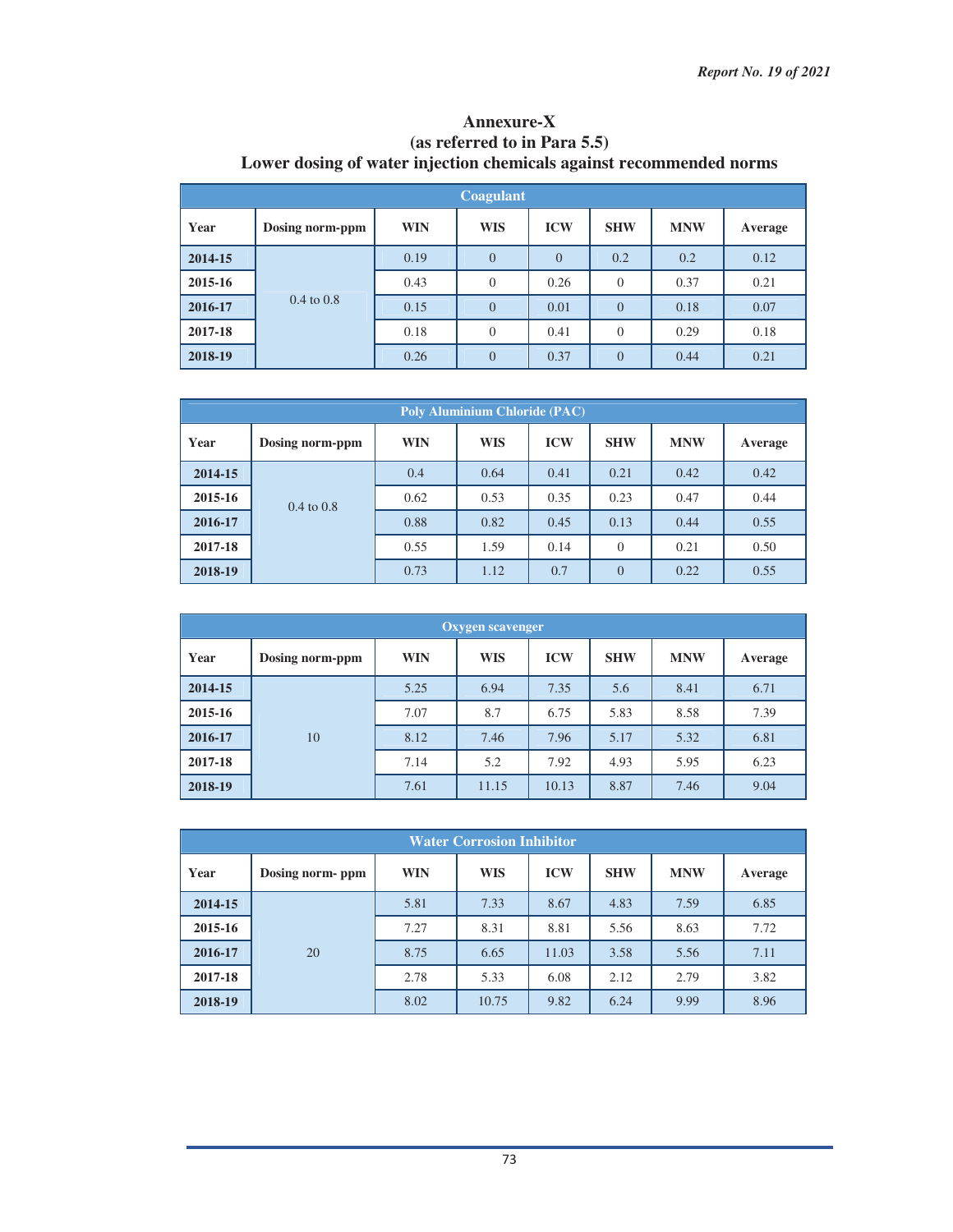| SI.<br>No.     | <b>Institute</b><br>study<br>report                                                                                                                        | <b>Observations</b>                                                                                                                                                                                                                                                                                                                                                                                                                                                                                                                                                                                                                                                                                                                                                                                                                                    | <b>Recommendations</b>                                                                                                                                                                                                                                       |
|----------------|------------------------------------------------------------------------------------------------------------------------------------------------------------|--------------------------------------------------------------------------------------------------------------------------------------------------------------------------------------------------------------------------------------------------------------------------------------------------------------------------------------------------------------------------------------------------------------------------------------------------------------------------------------------------------------------------------------------------------------------------------------------------------------------------------------------------------------------------------------------------------------------------------------------------------------------------------------------------------------------------------------------------------|--------------------------------------------------------------------------------------------------------------------------------------------------------------------------------------------------------------------------------------------------------------|
| 1.             | IRS Manual<br>on<br>Offshore Injection<br>Water Quality -<br>March 1994                                                                                    | Emphasis of monitoring needs to be laid at the well<br>heads rather than at the process platforms.<br>But,<br>unfortunately, reverse is the case at Mumbai High,<br>where energy as well as manpower is utilised at the<br>process platforms and monitoring at the wellheads is<br>being neglected. In the process, wellheads are not<br>being regularly monitored in a planned way, and thus<br>operational engineer is unaware of the quality of the<br>water injected inside the reservoir.<br>Irregular<br>monitoring carried out at wellheads indicate that the<br>injection water quality is bad and not as per<br>specifications. But, it seems that, this fact has not<br>been taken up seriously and no remedial measures<br>have been undertaken to improve the injection water<br>quality so as to bring it back within operational limits. | Weekly<br>monitoring<br>of all water quality<br>parameters<br>at<br>all<br>wellhead                                                                                                                                                                          |
| 2.             | IRS study report<br>on Injection water<br>quality<br>and<br>injectivity<br>assessment<br>of<br>injectors<br>in<br>Mumbai High<br>$\sim$<br>March 2011      | Deterioration in water quality parameters in injection<br>lines during transportation from fine filters to<br>wellhead. In most of the back wash samples, total<br>suspended solids (TSS) and turbidity was quite high<br>and filterability was quite low than the desired value.<br>Reduction in sulphate irons and increase in iron<br>content indicates sulphate reducing bacteria (SRB)<br>Reduction<br>calcium,<br>activity.<br>in<br>magnesium,<br>bicarbonate indicate tendency for scaling.                                                                                                                                                                                                                                                                                                                                                    | Regular<br>monitoring<br>of water quality after<br>fine filter, injector<br>header and wellhead<br>is needed.                                                                                                                                                |
| 3.             | In-house<br>committee report<br>on Facility<br>cost<br>optimisation<br>and<br>water<br>injection<br>improvement<br>in<br>Mumbai High -<br><b>July 2012</b> | Analysis of pigging flushing water and backflow<br>water analysis revealed that deterioration in water<br>$\operatorname{in}$<br>quality parameters<br>injection<br>lines<br>during<br>transportation from fine filters to well head. In most<br>of the back wash samples, high total suspended solids<br>and turbidity and low filterability observed. SRB and<br>scaling activity due to reduction in sulphate irons and<br>increase in iron content, reduction in calcium,<br>magnesium, bicarbonate.                                                                                                                                                                                                                                                                                                                                               | monitoring<br>Regular<br>of water quality after<br>fine filters, injection<br>header and wellhead.                                                                                                                                                           |
| $\overline{4}$ | IOGPT report on<br>Premature failure<br>of water injection<br>August<br>$\Box$<br>lines<br>2014                                                            | In Mumbai High North, impairment in injectivity due   Regular<br>to tubing leakage/ casing damage mainly due to<br>corrosion which has taken place over the years<br>because of poor injection water quality and Mumbai<br>High South poor injectivity in the wells on account of<br>impairment/ chocking of formation due to foreign<br>material reaching into the formation along with<br>injected water. Non availability of desired chemical<br>affect the maintaining water quality                                                                                                                                                                                                                                                                                                                                                               | monitoring<br>injection<br>of water<br>quality at unmanned<br>platforms<br>including<br>presence of oxygen,<br>particle<br>counts,<br>Millipore<br>test,<br>residual<br>sulphite,<br>corrosion<br>rate<br>and<br><b>SRB</b><br>count<br>on<br>monthly basis. |

### **Annexure-XI (as referred to in Para 5.6) Recommendations on measurement of water quality at wellhead**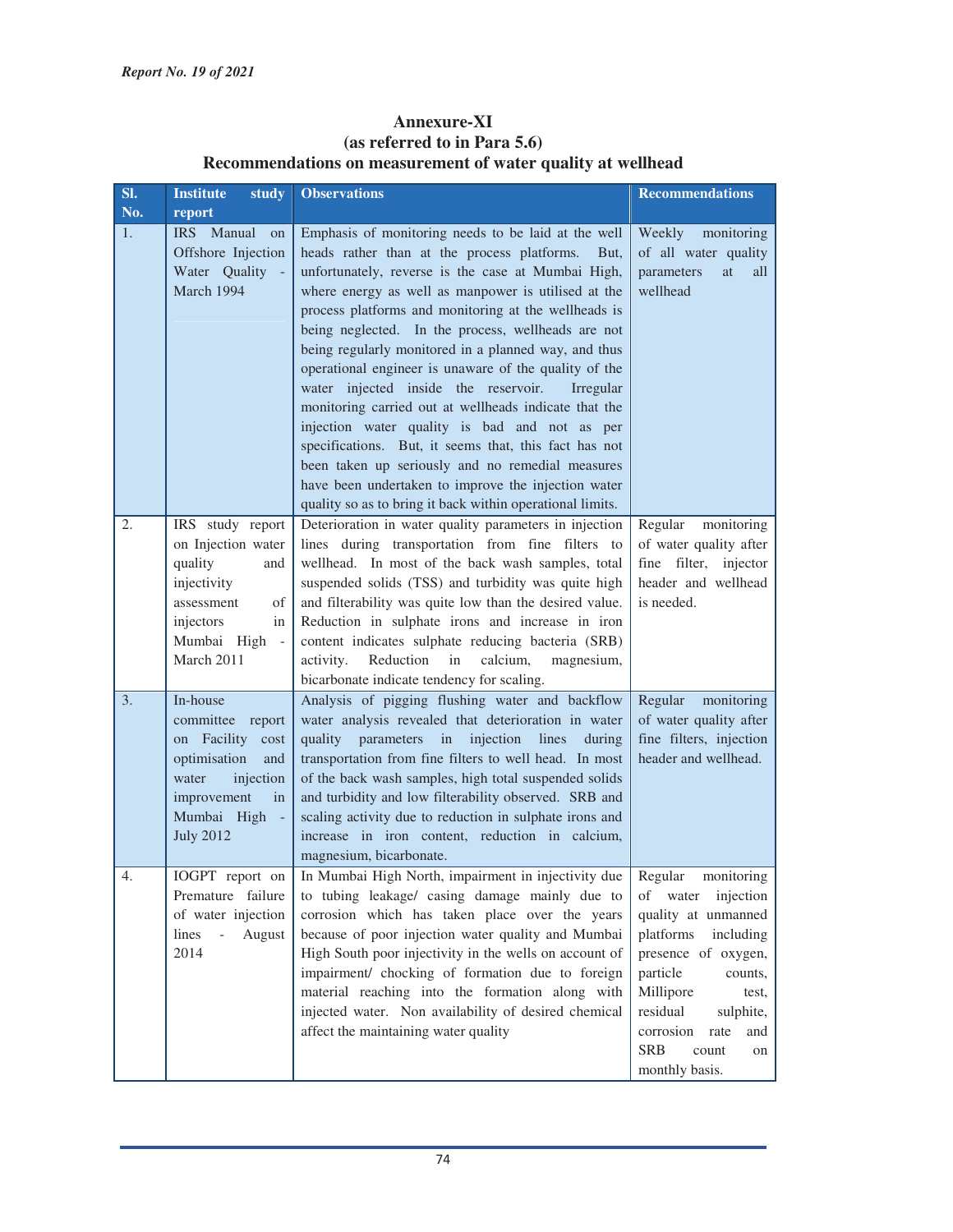#### **Annexure XII**

# **Deterioration in water quality on the way to wellhead (as referred in Para 5.6)**

| SI.              | <b>Water</b><br>complex    | quality             | measured<br>at                    | <b>process</b>                | platform               | Water quality measured at Unmanned |                                   |                           |                                   | <b>Deterioration in water</b><br>quality from WI<br>platform to wellhead<br>(in number of times) |  |
|------------------|----------------------------|---------------------|-----------------------------------|-------------------------------|------------------------|------------------------------------|-----------------------------------|---------------------------|-----------------------------------|--------------------------------------------------------------------------------------------------|--|
| No.              | <b>Process</b><br>platform | Date of<br>sampling | <b>Iron</b><br>content<br>(mg/lt) | <b>Turbid</b><br>ity<br>(NTU) | Well<br><b>Head</b>    | Date of<br>sampling                | <b>Iron</b><br>content<br>(mg/lt) | <b>Turbidity</b><br>(NTU) | <b>Iron</b><br>content<br>(mg/lt) | <b>Turbidity</b><br>(NTU)                                                                        |  |
| $\mathbf{1}$     | <b>BHS</b>                 | 10.11.18            | 0.088                             | $\ast$                        | $SB-1$                 | 10.11.18                           | 2.8                               | $\ast$                    | 31.8                              | $\ast$                                                                                           |  |
| $\mathfrak{2}$   | <b>BHS</b>                 | 10.11.18            | 0.088                             | $\ast$                        | $SB-2$                 | 10.11.18                           | 1.6                               | $\ast$                    | 18.2                              | $\ast$                                                                                           |  |
| 3                | <b>MHN</b>                 | 04.06.16            | 0.04                              | 0.19                          | N11                    | 04.06.16                           | 2.1                               | 1.76                      | 52.5                              | 9.26                                                                                             |  |
| $\overline{4}$   | <b>MHN</b>                 | 09.07.16            | 0.059                             | 0.19                          | N11                    | 09.07.16                           | 0.9                               | 2.4                       | 15.3                              | 12.63                                                                                            |  |
| $\overline{5}$   | <b>MHN</b>                 | 02.05.16            | 0.04                              | 0.17                          | N15                    | 02.05.16                           | $\mathbf{1}$                      | 1.2                       | 25.0                              | 7.06                                                                                             |  |
| 6                | <b>MHN</b>                 | 29.05.16            | 0.04                              | 0.18                          | N15                    | 29.05.16                           | 3                                 | 1.06                      | 75.0                              | 5.89                                                                                             |  |
| $\boldsymbol{7}$ | $\text{MHN}$               | 14.06.16            | 0.04                              | 0.21                          | N15                    | 14.06.16                           | 1.5                               | 1.08                      | 37.5                              | 5.14                                                                                             |  |
| 8                | <b>MHN</b>                 | 05.07.16            | 0.054                             | 0.19                          | N <sub>16</sub>        | 05.07.16                           | 1.2                               | 0.63                      | 22.2                              | 3.32                                                                                             |  |
| 9                | <b>MHN</b>                 | 21.05.16            | 0.04                              | 0.17                          | NB                     | 21.05.16                           | 0.6                               | 1.1                       | 15.0                              | 6.47                                                                                             |  |
| 10               | <b>MHN</b>                 | 10.06.16            | 0.04                              | 0.19                          | NB                     | 10.06.16                           | 1.2                               | 0.6                       | 30.0                              | 3.16                                                                                             |  |
| 11               | <b>MHN</b>                 | 11.07.16            | 0.058                             | $\overline{0.2}$              | $\overline{\text{NB}}$ | 11.07.16                           | 1.2                               | 0.94                      | 20.7                              | 4.70                                                                                             |  |
| 12               | <b>MHN</b>                 | 05.05.16            | 0.04                              | 0.17                          | <b>NS</b>              | 05.05.16                           | 0.9                               | 1.3                       | 22.5                              | 7.65                                                                                             |  |
| 13               | <b>MHN</b>                 | 09.07.16            | 0.059                             | 0.19                          | <b>NS</b>              | 09.07.16                           | 0.6                               | 1.22                      | 10.2                              | 6.42                                                                                             |  |
| 14               | <b>MHN</b>                 | 19.05.16            | 0.04                              | 0.16                          | NW                     | 19.05.16                           | 0.9                               | 3.87                      | 22.5                              | 24.19                                                                                            |  |
| 15               | <b>MHN</b>                 | 10.09.18            | 0.069                             | 0.19                          | <b>NS</b>              | 10.09.18                           | $>1.0$                            | 8.3                       | $\ast$                            | 43.68                                                                                            |  |
| 16               | <b>MHN</b>                 | 10.09.18            | 0.069                             | 0.19                          | <b>WA</b>              | 10.09.18                           | $>1.0$                            | 13                        | *                                 | 68.42                                                                                            |  |
| 17               | <b>MHN</b>                 | 25.11.18            | 0.047                             | $\overline{0.2}$              | N <sub>5</sub>         | 25.11.18                           | 1.0                               | 4.7                       | $\ast$                            | 23.50                                                                                            |  |
| 18               | <b>MHN</b>                 | 05.05.16            | 0.04                              | 0.17                          | <b>WA</b>              | 05.05.16                           | 2.4                               | 4.1                       | 60.0                              | 24.12                                                                                            |  |
| 19               | <b>MHN</b>                 | 10.09.18            | 0.069                             | 0.19                          | <b>WA</b>              | 10.09.18                           | $>1.0$                            | 13                        | $\ast$                            | 68.42                                                                                            |  |
| 20               | <b>MHN</b>                 | 05.05.16            | 0.04                              | 0.17                          | <b>WA</b>              | 05.05.16                           | 2.4                               | 4.1                       | $60.0\,$                          | 24.12                                                                                            |  |
| 21               | <b>MHN</b>                 | 20.05.16            | 0.04                              | 0.18                          | WI4                    | 20.05.16                           | 0.3                               | 0.14                      | $\overline{7.5}$                  | 0.78                                                                                             |  |
| 22               | <b>MHN</b>                 | 11.07.16            | 0.058                             | 0.2                           | WI4                    | 11.07.16                           | 0.6                               | 0.99                      | 10.03                             | 4.95                                                                                             |  |
| 23               | <b>MHN</b>                 | 01.06.16            | 0.04                              | 0.16                          | WI6                    | 01.06.16                           | 0.6                               | 2.55                      | 15.0                              | 15.94                                                                                            |  |
| 24               | <b>MHN</b>                 | 09.09.18            | 0.069                             | 0.19                          | N11                    | 09.09.18                           | >1.0                              | 2.83                      | $\ast$                            | 14.89                                                                                            |  |
| 25               | $\text{MHN}$               | 29.05.16            | 0.04                              | 0.18                          | N15                    | 29.05.16                           | 3                                 | 1.06                      | 75.0                              | 5.89                                                                                             |  |
| 26               | <b>MHN</b>                 | 01.08.16            | 0.06                              | 0.23                          | N15                    | 01.08.16                           | 1.2                               | 1.1                       | 20.0                              | 4.78                                                                                             |  |
| 27               | <b>MHN</b>                 | 21.08.16            | 0.047                             | 0.18                          | N15                    | 21.08.16                           | $\overline{0.9}$                  | 0.94                      | 19.1                              | 5.22                                                                                             |  |
| 28               | <b>MHN</b>                 | 07.09.18            | 0.07                              | 0.18                          | N15                    | 07.09.18                           | >1.0                              | 11.7                      | $\ast$                            | 65.00                                                                                            |  |
| 29               | <b>MHN</b>                 | 10.09.18            | 0.069                             | 0.19                          | N <sub>19</sub>        | 10.09.18                           | $>1.0$                            | 2.4                       | $\overline{\ast}$                 | 12.63                                                                                            |  |
| 30               | <b>MHN</b>                 | 29.11.18            | 0.46                              | 0.18                          | N19                    | 29.11.18                           | < 1.0                             | 7.44                      | *                                 | 41.33                                                                                            |  |
| 31               | <b>MHN</b>                 | 28.11.18            | 0.047                             | 0.19                          | RS5                    | 28.11.18                           | 1.0                               | 5.45                      | $\ast$                            | 28.68                                                                                            |  |
| 32               | <b>MHN</b>                 | 28.11.18            | 0.047                             | 0.19                          | RS5                    | 28.11.18                           | < 1.0                             | 5.45                      | $\ast$                            | 28.68                                                                                            |  |
| 33               | <b>MHN</b>                 | 28.11.18            | 0.047                             | 0.19                          | <b>NV</b>              | 28.11.18                           | 1.0                               | 2.87                      | $\ast$                            | 15.11                                                                                            |  |
| 34               | <b>MHN</b>                 | 04.12.18            | 0.048                             | 0.18                          | <b>NV</b>              | 04.12.18                           | < 1.0                             | 2.87                      | $\ast$                            | 15.94                                                                                            |  |
| 35               | <b>MHN</b>                 | 22.01.19            | 0.047                             | 0.18                          | <b>ZC</b>              | 22.01.19                           | 1.0                               | 28                        | $\overline{\ast}$                 | 155.56                                                                                           |  |
| 36               | <b>MHN</b>                 | 22.02.19            | 0.049                             | 0.18                          | $\overline{z}$ C       | 22.02.19                           | < 1.0                             | 28                        | $\ast$                            | 155.56                                                                                           |  |
| 37               | <b>WIN</b>                 | 13.12.17            | 0.048                             | 0.37                          | $\overline{W13-3}$     | 13.12.17                           | $\overline{1.8}$                  | 2.88                      | 37.5                              | 7.78                                                                                             |  |
| 38               | <b>WIN</b>                 | 13.12.17            | 0.048                             | 0.37                          | W13-3                  | 13.12.17                           | 1.7                               | 2.75                      | 35.4                              | 7.43                                                                                             |  |
| 39               | <b>WIN</b>                 | 13.12.17            | 0.048                             | 0.37                          | W13-3                  | 13.12.17                           | 1.7                               | 2.29                      | 35.4                              | 6.19                                                                                             |  |
| 40               | <b>WIN</b>                 | 28.03.18            | 0.043                             | 0.22                          | W12                    | 28.03.18                           | 1.4                               | $\ast$                    | 32.6                              | $\ast$                                                                                           |  |
|                  |                            |                     |                                   |                               |                        |                                    |                                   | <b>Average</b>            | 30.24                             | 25.42                                                                                            |  |

*Source: Monthly Performance Reports of Chemistry section \* Data not available*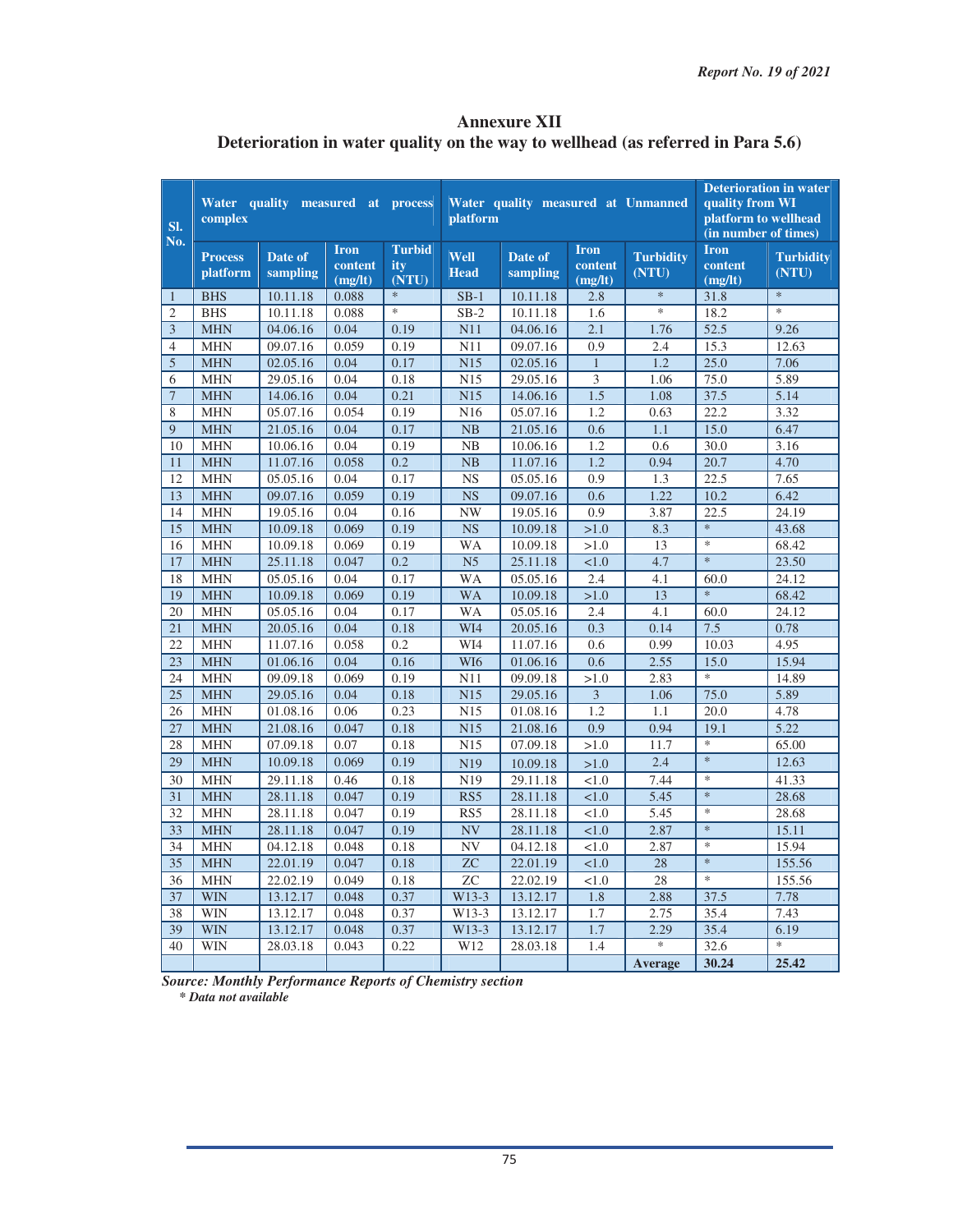## **Annexure XIII (as referred to in Para 7.1)**

# **Gist of observations and recommendations of consultants/ internal committees of the company on reservoir health**

(i) **Bombay High Review Committee** headed by Shri A.B. Das Gupta was appointed (April 1990) by the Ministry of Petroleum & Natural Gas to find answers related to various issues including pressure maintenance facilities. The Report stated (November 1990) that greater voidage was caused by the excess gas production from wells with high Gas Oil Ratio and delayed implementation of water injection. If gas was coming from LIII reservoir (major producing reservoir) it could be ending up with lower recoveries than would be feasible through a more stringent control of GOR. The reservoir could not be expected to give the predicted ultimate recoveries unless GOR was kept within the cut-off point.

(ii) **M/s. Ganesh Thakur**, an international consultant was engaged (2007) by the company to address the low-pressure areas and to improve voidage compensation/ reservoir health and sweep efficiency. The project report recommended for accelerated water injection, injection build up for achieving 100 *per cent* voidage replacement, and stimulation of low Injectivity wells in Mumbai High field. In Heera, it was observed that with increased water injection, once the pressure increases to about 1500 psi from the then levels of 1200 psi, the oil rate was estimated to increase.

(iii) **M/s William Cobbs and Associates,** an international consultant appointed (August 2009) by the Company to conduct a workshop on water injection stated that the cumulative voidage replacement ratio, since start of injection was less than one and as a result, reservoir pressure continued to decline in the field resulting in decline in well productivity. For effective voidage replacement, the consultant suggested to keep VRR values greater than 100 *per cent* (usually 110 to 130 *per cent*).

(iv) **In-house taskforce** constituted by Mumbai High for Augmentation and Redistribution of water injection in Mumbai High field stated (October 2018) that uneven distribution of water injection has led to the differential depletion in the reservoir laterally and within layers, resulting localised pressure sinks and/ or high-water production in different parts of the reservoir. Taskforce emphasised for effectiveness of water injection for pressure maintenance and improving sweep by targeting Incremental voidage compensation levels of 100 to 120 *per cent* and re-distributing injection water.

(v) **M/s. Gaffney, Cline & Associates (GCA)** was appointed by the company to perform an independent review of ONGC production profile for Mumbai High field. In its report (December 2019), GCA concluded that disruption and/ or delay in water injection contributed to higher decline in production, through reduced well productivity and declining reservoir pressure. It recommended improving sweep efficiency and restoring reservoir energy, focusing on injection plan and increasing voidage replacement ratio and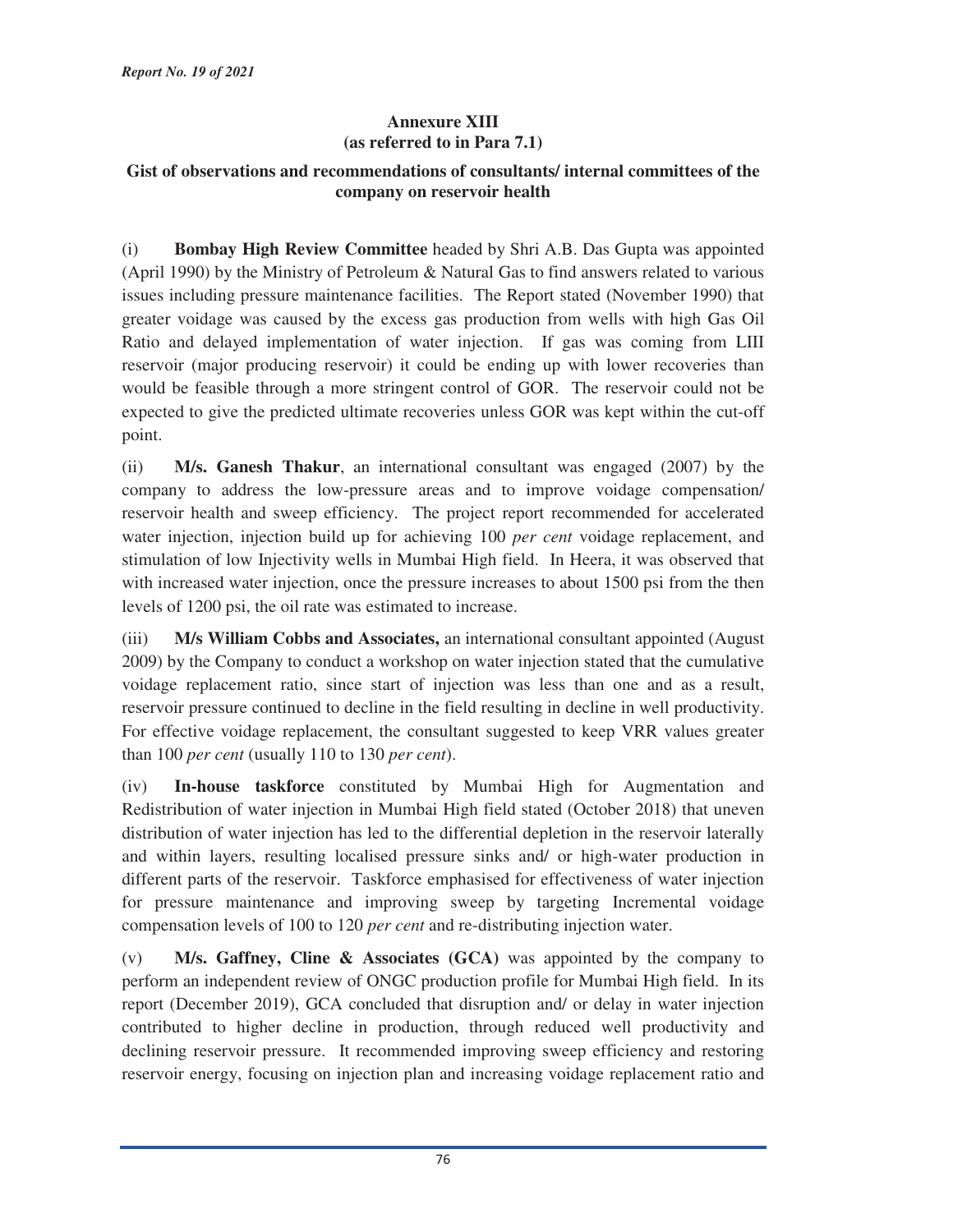maintaining voidage replacement above 100 *per cent*. GCA opined that Management production profile could be achieved only if water injection is maintained at high level of efficiency and recommended to maintain integrity of injection network.

(vi) **M/s. GCA** was also appointed to perform independent review of production profile of Heera field. In its report, M/s.GCA stated (December 2019) that the profile is valid only if water injection is maintained as per the HRP III redevelopment scheme. Historically, water injection was not stable due to several reasons including injection shutdowns and that pressure sinks had developed in some parts of Heera. Reduction in water injection by 21 *per cent* during 2012-19, had resulted in liquid rates dropping by 21 *per cent*. GCA recommended ONGC to conduct an extensive pressure surveillance programme as the available pressure data was sparse and incoherent.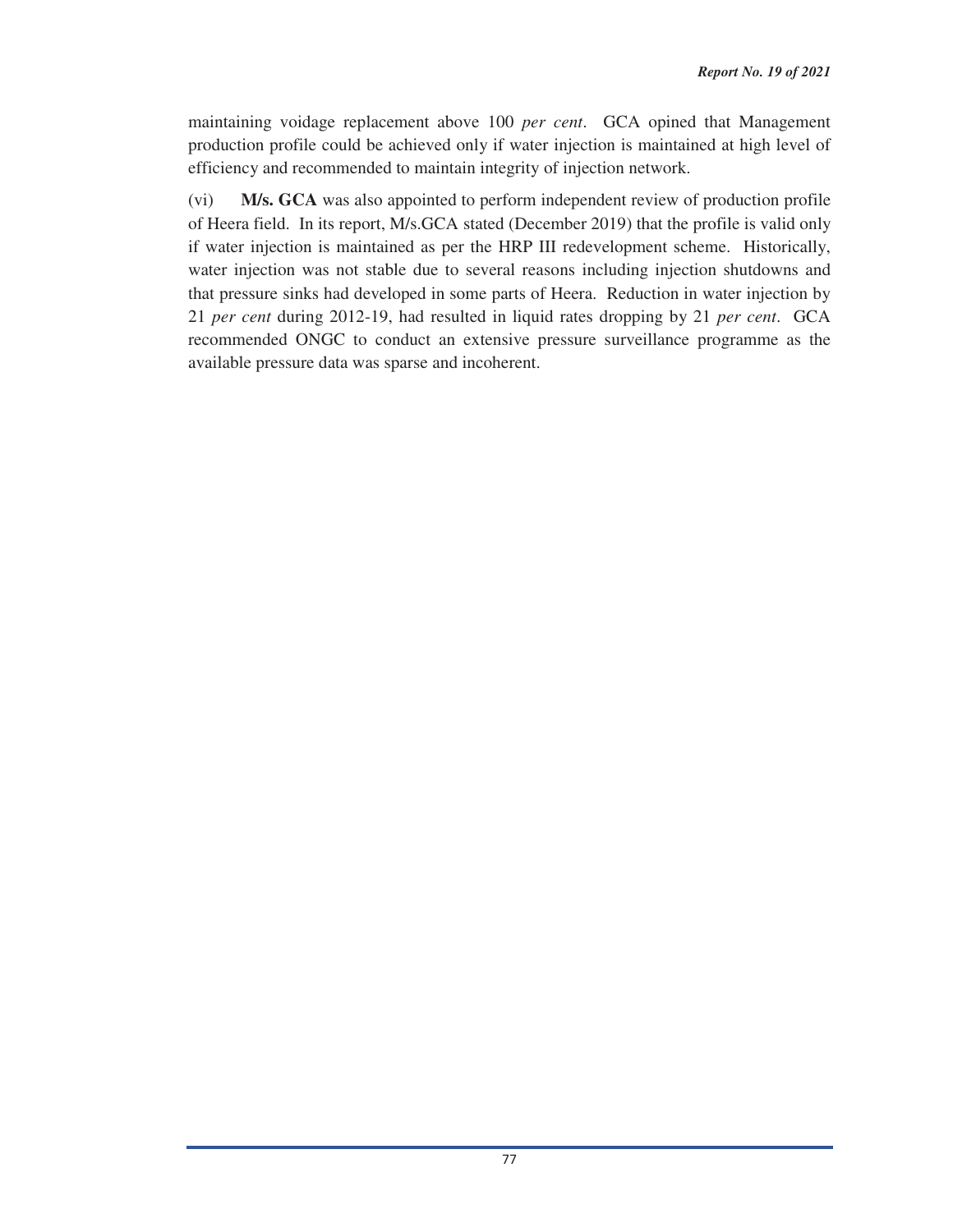#### **Annexure-XIV A (as referred to in Para 7.3)**

|                                                      |                                                                                       | <b>ONGC</b> working                                                                                          |                                |                                                         |                                               |                                |                                                             | <b>Audit working</b>                     |                                                                             |                                                                                                                 |                                                                                                                                     |                                                            |
|------------------------------------------------------|---------------------------------------------------------------------------------------|--------------------------------------------------------------------------------------------------------------|--------------------------------|---------------------------------------------------------|-----------------------------------------------|--------------------------------|-------------------------------------------------------------|------------------------------------------|-----------------------------------------------------------------------------|-----------------------------------------------------------------------------------------------------------------|-------------------------------------------------------------------------------------------------------------------------------------|------------------------------------------------------------|
| <b>Mumbai</b><br><b>High</b><br><b>Field</b><br>Year | <b>FR</b><br>recomme<br>nded<br>simulatio<br>n model<br>with $6\%$<br>losses<br>(MMT) | <b>FR</b><br>recommen<br>ded with<br>actual WI-<br>simulation<br>model<br>with $6\%$<br>losses<br>$(MMT)$ ** | Oil<br>short-<br>fall<br>(MMT) | Oil<br>shortfall<br>without<br>$6\%$<br>losses<br>(MMT) | Act<br>ual<br>losse<br>$\mathbf{s}$<br>$(\%)$ | Oil<br>short-<br>fall<br>(MMT) | <b>PPAC</b><br>crude<br>oil<br>rate<br>per<br>bbl<br>(US\$) | <b>Excha</b><br>nge<br>Rate<br>$US$ \$=₹ | Value of<br>oil deficit<br>$(\overline{\overline{\mathbf{x}}}$ in<br>crore) | <b>ONGC</b><br><b>Realised</b><br>crude<br>oil rate<br>per bbl<br>net of<br>subsidie<br>$s \&$<br><b>levies</b> | <b>ONGC</b><br>realisati<br>on value<br>less of<br>subsidy<br>and<br>statutor<br>y levies<br>$\sqrt{\overline{\zeta}}$ in<br>crore) | <b>Loss of</b><br>revenue<br>to Govt.<br>$($ ₹in<br>crore) |
|                                                      | (a)                                                                                   | (b)                                                                                                          | $(c) =$<br>$(a)-(b)$           | $(d)=(c)$<br>$)*100/94$                                 | (e)                                           | $(f)=(d)-$<br>$(d*e/100)$      | (g)                                                         | (h)                                      | $(i)=(f)^*(g)$<br>$(*)*(h)*7.6$<br>$*10^{6}/10^{7}$                         | (i)                                                                                                             | (k)                                                                                                                                 | $(l)=(i)-$<br>(k)                                          |
| 2014-15                                              | 9.018                                                                                 | 8.873                                                                                                        | 0.145                          | 0.154                                                   | 0.64                                          | 0.153                          | 84.156                                                      | 61.15                                    | 599.44                                                                      | 36.35                                                                                                           | 258.92                                                                                                                              | 340.52                                                     |
| 2015-16                                              | 8.995                                                                                 | 8.625                                                                                                        | 0.371                          | 0.395                                                   | 0.64                                          | 0.392                          | 46.166                                                      | 65.46                                    | 900.71                                                                      | 32.71                                                                                                           | 636.42                                                                                                                              | 264.29                                                     |
| 2016-17                                              | 8.84                                                                                  | 8.323                                                                                                        | 0.517                          | 0.550                                                   | 1.55                                          | 0.541                          | 47.558                                                      | 67.09                                    | 1,312.98                                                                    | 35.88                                                                                                           | 990.69                                                                                                                              | 322.29                                                     |
| 2017-18                                              | 8.567                                                                                 | 7.971                                                                                                        | 0.596                          | 0.634                                                   | 2.35                                          | 0.619                          | 56.427                                                      | 64.18                                    | 1,704.10                                                                    | 40.44                                                                                                           | 1226.44                                                                                                                             | 477.66                                                     |
| 2018-19                                              | 8.056                                                                                 | 7.39                                                                                                         | 0.666                          | 0.709                                                   | 1.96                                          | 0.695                          | 69.880                                                      | 69.90                                    | 2,578.78                                                                    | 50.77                                                                                                           | 1873.35                                                                                                                             | 705.43                                                     |
| <b>Total</b>                                         | 43.476                                                                                | 41.182                                                                                                       | 2.295                          | 2.441                                                   |                                               | 2.401                          |                                                             |                                          | 7,096.01                                                                    |                                                                                                                 | 4985.82                                                                                                                             | 2110.19                                                    |

#### **Statement indicating value of deficit due to insufficient water injection in Mumbai High field**

*\*\*The production as per simulation model has been reworked by the Management after changing only the water injection quantity as per actual.*